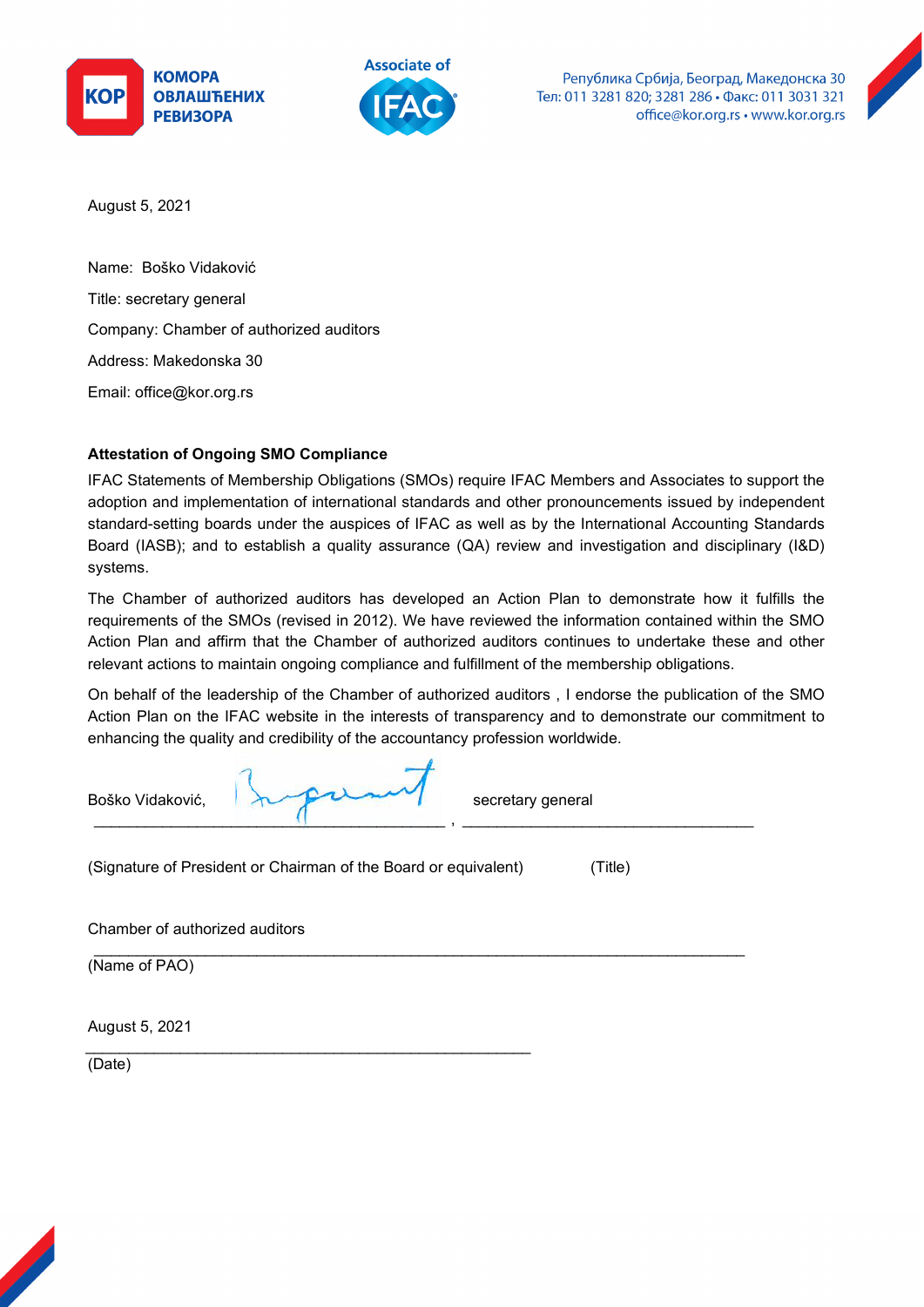#### <span id="page-1-1"></span><span id="page-1-0"></span>**BACKGROUND NOTE ON ACTION PLANS**

SMO Action Plans are developed by IFAC Members and Associates to demonstrate fulfillment of IFAC Statements of Membership Obligations (SMOs). SMOs require IFAC Members and Associates to support the adoption<sup>[1](#page-1-0)</sup> and implementation<sup>[2](#page-1-1)</sup> of international standards and other pronouncements issued by independent standard-setting boards under the auspices of IFAC as well as by the International Accounting Standards Board (IASB); and to establish a Quality Assurance (QA) review and Investigation and Disciplinary (I&D) systems.

IFAC Members and Associates conduct a self-assessment against the requirements of SMOs and identify areas where improvements are needed. Based on the results of the assessment, Members and Associates develop an SMO Action Plan to (a) demonstrate how they fulfill the requirements of the SMOs and (b) where some requirements are not yet addressed, to present plans towards their fulfillment.

SMO Action Plans are designed to be ever-green documents that provide a comprehensive description of the accountancy profession and its legislative and regulatory environment in the jurisdiction as well as the actions undertaken by IFAC Members or Associates to support adoption and implementation of international standards and best practices.

Regular updates of the SMO Action Plans are required as part of the IFAC Member Compliance Program.

#### **Use of Information**

Please refer to the *[Disclaimer](http://www.ifac.org/about-ifac/membership/members/disclaimer)* published on the Compliance Program website.

#### **ACTION PLAN**

| <b>IFAC Associate:</b>             | Chamber of Authorized Auditors (CAA)                  |
|------------------------------------|-------------------------------------------------------|
| <b>Approved by Governing Body:</b> | Chamber of Authorized Auditors Governing Council (GC) |
| <b>Original Publish Date</b>       | January 2013                                          |
| Last Update:                       | August 2021                                           |
| <b>Next Update:</b>                | August 2024                                           |

<sup>&</sup>lt;sup>1</sup> Adoption is concerned with the decision that international standards are appropriate for use in specific national financial reporting environments and with the actions necessary to effect those decisions, including incorporation into national requirements or requiring the use of international standards through law. Adoption may include a process to review draft international standards, translation, public exposure of proposed standards, approval, incorporation into national requirements as necessary, and promulgation of final standards, and, where applicable, a convergence process to eliminate or minimize differences between international and national standards.

<sup>&</sup>lt;sup>2</sup> Implementation may include a process to build awareness of the adopted standards, provide relevant education and training, develop, or disseminate implementation guidance and any other activities that promote proper understanding and use of the standards in practice.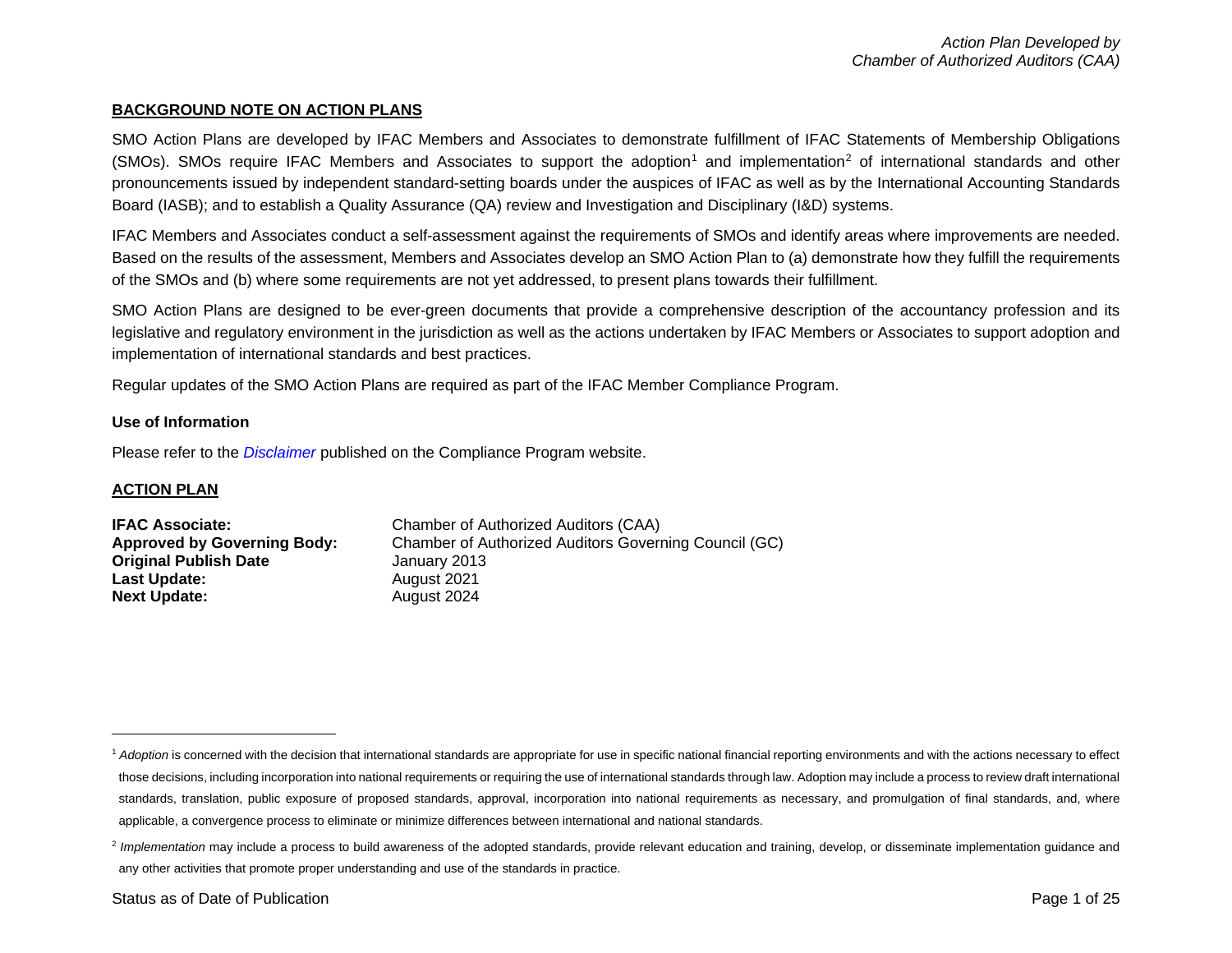### **GLOSSARY**

| <b>CAA</b>    | Chamber of Authorized Auditors (of Serbia)                                            |
|---------------|---------------------------------------------------------------------------------------|
| <b>CAC</b>    | Croatian Chamber of Auditors                                                          |
| <b>CoE</b>    | Code of Ethics                                                                        |
| <b>CPD</b>    | <b>Continuous Professional Development</b>                                            |
| EB.           | Ethical Board of CAA                                                                  |
| <b>GC</b>     | Governing Council of CAA                                                              |
| 1&D           | <b>Investigation and Discipline</b>                                                   |
| <b>IAQ</b>    | Initial Assessment Questionnaire                                                      |
| <b>IAR</b>    | Initial Assessment Review                                                             |
| <b>IAASB</b>  | International Auditing and Assurance Standards Board                                  |
| <b>IAESB</b>  | International Accounting Education Standards Board                                    |
| <b>IASB</b>   | International Accounting Standards Board                                              |
| <b>IES</b>    | International Education Standards                                                     |
| <b>IESBA</b>  | International Ethics Standards Board for Accountants                                  |
| <b>IFAC</b>   | International Federation of Accountants                                               |
| <b>IFRS</b>   | International Financial Reporting Standards                                           |
| <b>IPSAS</b>  | <b>International Public Sector Accounting Standards</b>                               |
| <b>IPSASB</b> | International Public Sector Accounting Standards Board                                |
| ISQC1         | International Standards on Quality Control 1                                          |
| <b>ISA</b>    | International Standards of Auditing                                                   |
| MoF           | Ministry of Finance                                                                   |
| <b>NCA</b>    | National Commission for Accounting/Auditing (a MoF Working Party)                     |
| <b>APOB</b>   | Audit Public Oversight Board                                                          |
| QA            | <b>Quality Assurance</b>                                                              |
| QC            | <b>Quality Control</b>                                                                |
| <b>QAD</b>    | Quality Assurance Department of CAA                                                   |
| <b>SAAA</b>   | Serbian Association of Accountants and Auditors                                       |
| <b>SMO</b>    | Statement of Membership Obligation (based on the revised SMOs, version November 2012) |
| <b>SEC</b>    | Securities commission                                                                 |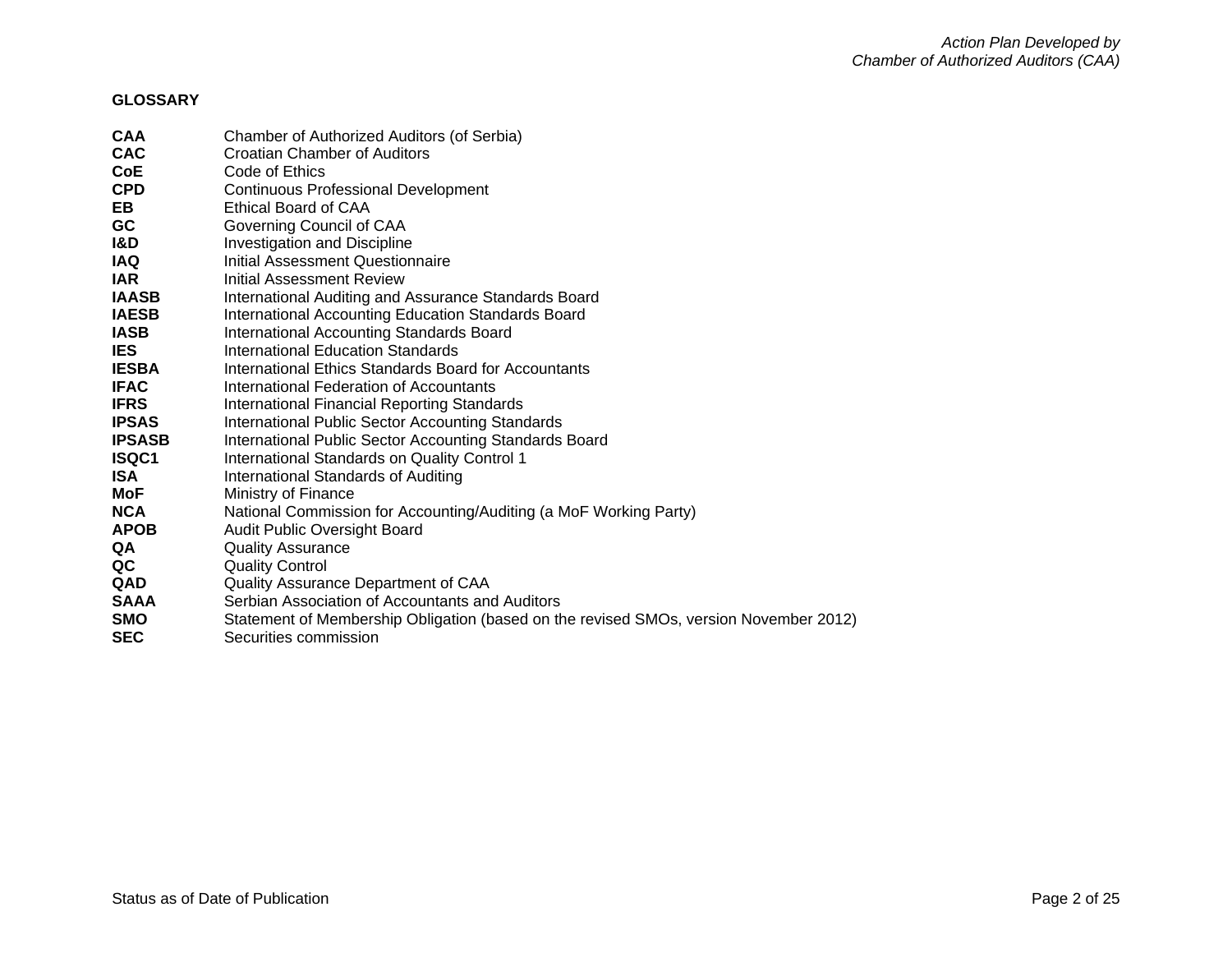# **Action Plan Subject:** SMO 1–Quality Assurance<br> **Action Plan Objective:** Development and impleme Development and implementation of Quality Assurance Review System

The Quality assurance (QA) review of audits of financial statements in Serbia was assigned by the law to the Chamber of authorized auditors (hereinafter CAA), since 2010. However, supervision over work of the audit firms rested, until recently, with Ministry of finance (M o F). The new Law on audit that was introduced in 2020 moved the QA from the CAA to the Securities commission (SEC). The entire QA team from the CAA was moved to the SEC including employees and documentation. The SEC adopted the CAA-s methodology for QA.

The new Audit Act concordant with EU directives set up in detailed the legal basis for the quality control of audits of financial statements, audit firms, independent auditor and licensed auditor that is to be performed by SEC. Pursuant to the Audit Act, the audit has to be conducted in accordance with Code of Ethics and ISAs and observance of other professional and legal/regulatory requirements. Audit firms are obliged to established and maintain quality control system that is in line with ISQC1. The CAA roll is to oversee the QA process, conduct QA for its members and report its findings to the SEC.

The new law kept the requirement that all audit firms are to submit to Chamber of Authorized Auditors (CAA) their Audit Methodologies for review and to obtain CAA opinion on their appropriateness (i.e.; accordance with Code of Ethic, ISQC1, ISA's and other professional rules). During the process of review and before issuing an opinion, CAA acted proactively and assists its member to improve audit manuals and standard documentation in line with requirement of the Code of Ethics, ISQC1, ISA's, AML, and other professional, regulatory and legal requirements.

The CAA plans to support the implementation of ISQM1 as it becomes effective on December 15<sup>th</sup> 2022. In addition, new Audit Act enacted Audit Public Oversight Board (APOB) which, together with SEC, is to perform supervision over the work of CAA. As one of its main functions CAA established the Rule Book on Methodology for performing quality control of audits of financial statements, audit firms, independent auditors and licensed auditors (SMO 1 paragraphs 26-79). Currently, no independent auditor has been registered with CAA.

The CAA Quality assurance system and activities are subject to supervision/ review of the APOB and SEC (SMO pa 80-81).

According to the Audit Act the audit firms with public interest audits are subject to a three-year visit cycle. All other audit firms carrying out statutory audits are subject to a six-year visit cycle. The audit firm may be subject of QA review more frequently, especially where SEC issued Decree ordering corrective and disciplinary measures. The criteria for selection of the audit firms for the first quality assurance visits was risk based. QA review plan and programme is adopted by SEC on a yearly basis. CAA has prepared - in accordance with SMO1 - a document for the publication of quality assurance regulations. During QA-activities, CAA's QAD discussed audit requirements with audit firms and provided advice to firms reviewed when issues were identified to strengthen audit quality.

However, pursuant to new Auditing Act, if during the QA activities CAD's reviewer determined that an audit firm (or independent auditor), failed to act in accordance with provisions of the Audit Act, or rules of the profession, SEC and CAA has the obligation to submit to the APOB report on QA review performed with proposition of the corrective and disciplinary measures. Subsequently, on proposition of the APOB, the SEC is to issue a Decree that may include the following Corrective and Disciplinary measures against:

I Audit firm:

1. Issue an order to eliminate irregularities;

2. Impose additional measures requiring: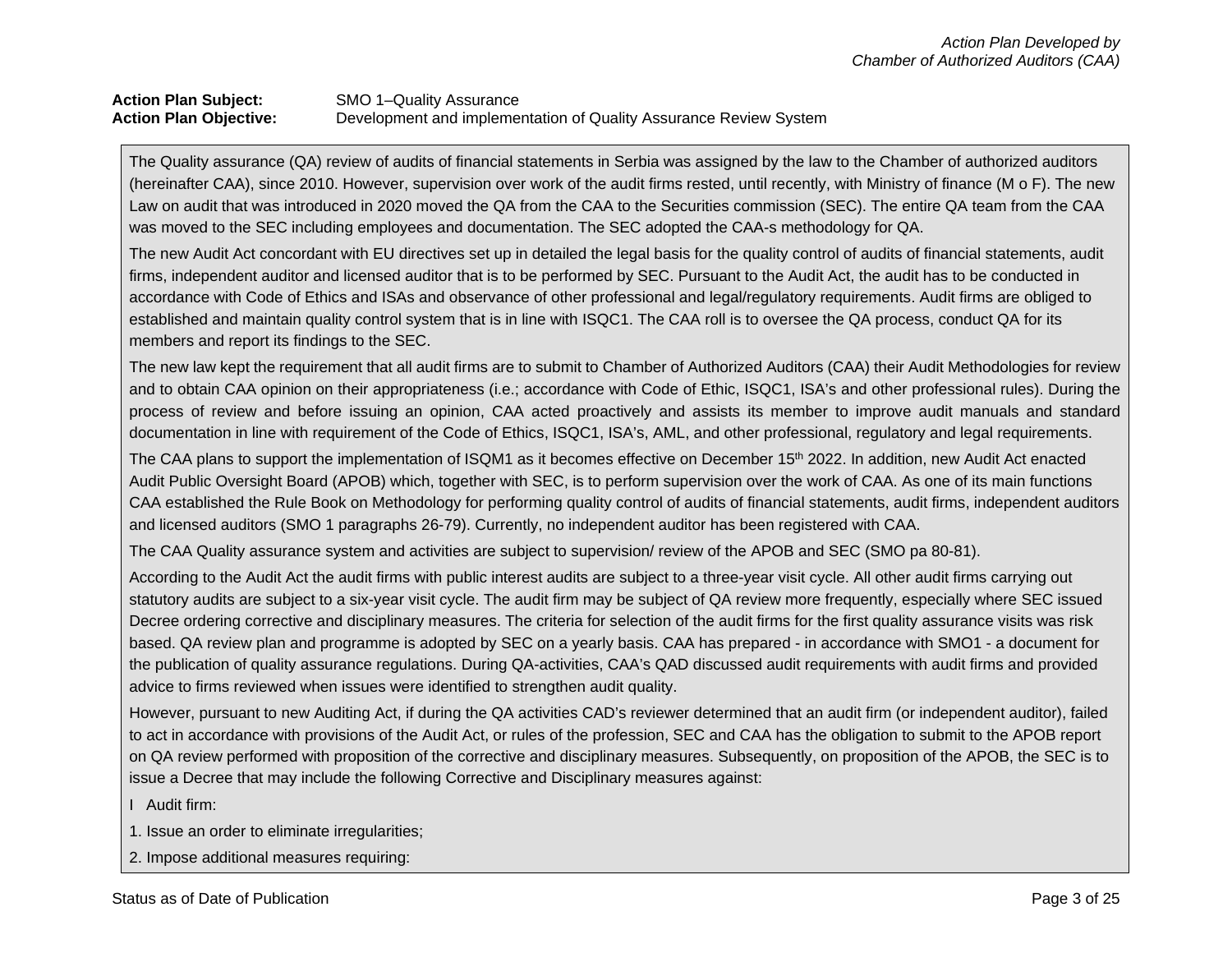a) improvement in system of quality control of the audit firm

b) improvement of the internal supervision system over confidential data,

c) other measure in accordance with the Act, ISA and rule of the profession

3. Conditional suspension of the working licence (six month to two years; condition: not to fail to act in accordance with law requirement in the period specified in the SEC Decree)

4. Withdrawal of the working licence (Maximum withdrawal period is 5 years).

II Licensed authorised auditor: In addition to the measures 1, 3 and 4 above, public warnings may be imposed

The Decree issued by SEC are passed on to the CAA and are to be recorded in the Register of corrective and disciplinary measures that is kept by the CAA. From 2016 to 2020 the APOB and the Ministry of finance has approved 41 corrective and the disciplinary measures as the result of the QA program. The measures are posted on the CAA website. http://www.kor.rs/registar\_mera.asp

| #  | <b>Start Date</b> | <b>Actions</b>                                                                                                                                                                                                                                                                                                                                                                          | <b>Completion</b><br>Date                                                                      | <b>Responsibility</b> | <b>Resource</b>                                            |
|----|-------------------|-----------------------------------------------------------------------------------------------------------------------------------------------------------------------------------------------------------------------------------------------------------------------------------------------------------------------------------------------------------------------------------------|------------------------------------------------------------------------------------------------|-----------------------|------------------------------------------------------------|
|    |                   | Supporting members with the implementation of Quality Control Standards                                                                                                                                                                                                                                                                                                                 |                                                                                                |                       |                                                            |
| 1. | 2011              | Prepare technical support for the CAA members about<br>implementation of ISQC1 requirements. Through CPD<br>course material (ref SMO 2).<br>Note: SAAA has the translations rights for IAASB-<br>pronouncements (ref SMO 3).                                                                                                                                                            | Ongoing -<br>annually                                                                          | CAA GC                | CAA's QAD<br>employees,<br><b>SAAA</b> translation         |
| 2. | 2011              | Prepare and conduct training modules for the CAA<br>members relating to the quality control standards -<br>ISQC 1 and ISA 220. The modules are to be updated<br>with the most significant and the most frequent issues<br>identified during the QA reviews of audit firms (ref SMO<br>2).                                                                                               | Executed 2011,<br>October 2012,<br>November<br>2013.<br>November<br>2014 Ongoing<br>- annually | CAA GC                | <b>Practitioners (CAA</b><br>members) and CAA<br>employees |
|    |                   | <b>Quality Assurance Review System</b>                                                                                                                                                                                                                                                                                                                                                  |                                                                                                |                       |                                                            |
| 3. | January<br>2013   | Design the 2013 plan for IAR's and QA reviews and a<br>detailed programme of QAD activities (inspections and<br>education/training).<br>Inspections are focused on the QC-system (tailor made<br>design and compliance with ISQC1) and proper<br>implementation of the QC-system through file review of<br>assignments of the Assurance Framework: (assurance<br>and related services). | <b>March 2013</b><br>Completed                                                                 | CAA's QAD             | CAA's QAD<br>employees                                     |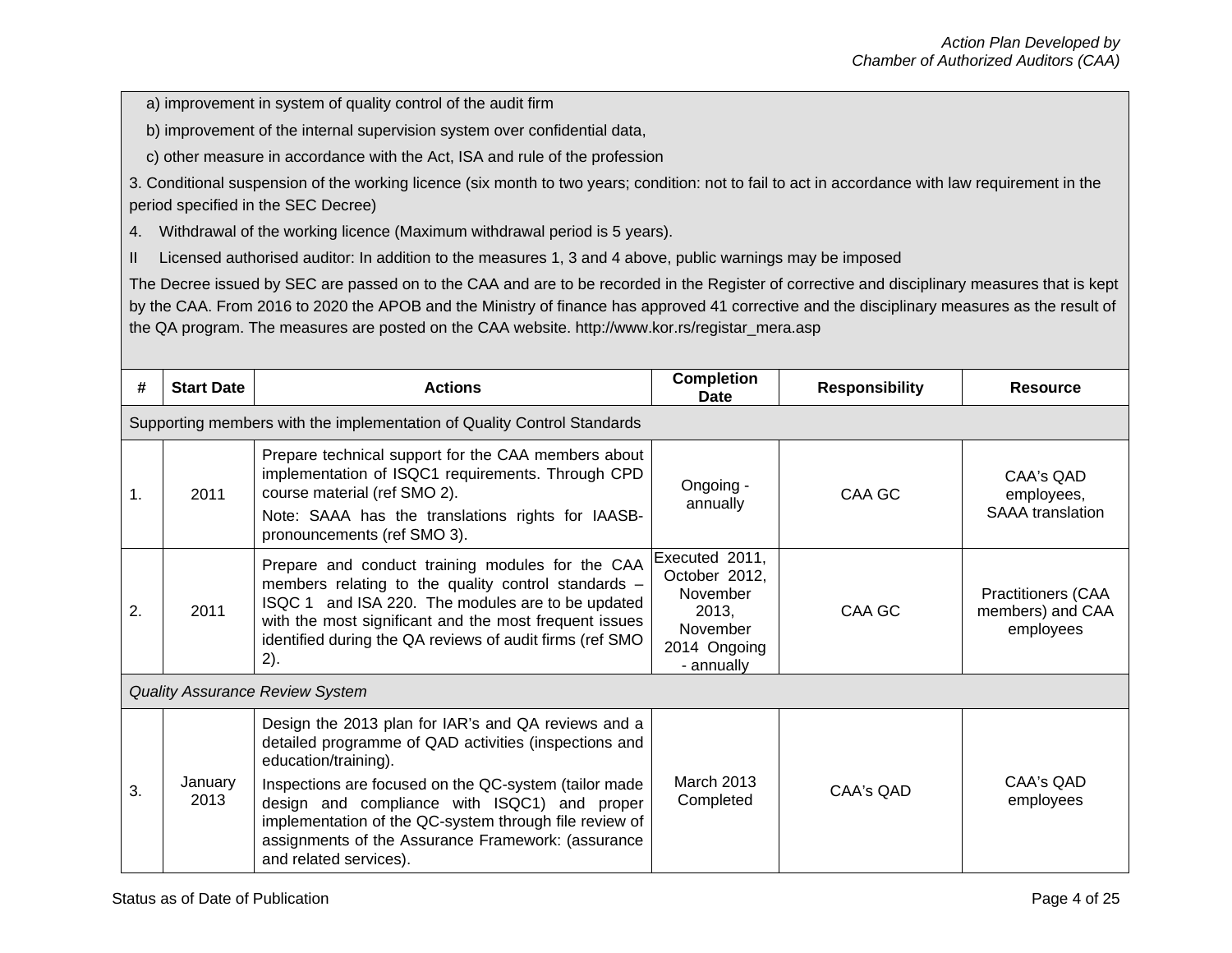| 4.  | Ongoing                         | Reporting to the CAA GC about IAR results and the<br>summary of QA results.                                                                                                                                                                                                                                                                                                                                                                                                                                                                                                                                                                 | Ongoing<br>annually                                   | CAA's QAD                                                                                                                                                                          | <b>CAA's QAD</b><br>employees                                                                                                        |
|-----|---------------------------------|---------------------------------------------------------------------------------------------------------------------------------------------------------------------------------------------------------------------------------------------------------------------------------------------------------------------------------------------------------------------------------------------------------------------------------------------------------------------------------------------------------------------------------------------------------------------------------------------------------------------------------------------|-------------------------------------------------------|------------------------------------------------------------------------------------------------------------------------------------------------------------------------------------|--------------------------------------------------------------------------------------------------------------------------------------|
| 5.  | December<br>2012                | Creation of the Annual Report for collection of data<br>about QAD activities and QA results in 2012 and on.                                                                                                                                                                                                                                                                                                                                                                                                                                                                                                                                 | Completed<br>February 2013<br>and ongoing<br>annually | <b>CAA's QAD</b>                                                                                                                                                                   | CAA's QAD<br>employees                                                                                                               |
| 6.  | March<br>2012<br>and<br>Ongoing | Execute full monitoring visits (full assessment reviews)<br>to legal framework and<br>according<br>developed<br>methodology manual (SMO 1, pa 43-50)                                                                                                                                                                                                                                                                                                                                                                                                                                                                                        | First cycle<br>completed<br>Nov 2012, and<br>ongoing  | <b>CAA's QAD</b>                                                                                                                                                                   | <b>CAA's QAD</b><br>employees                                                                                                        |
| 7.  | November<br>2013                | Reporting to the CAA GC regarding QA review results<br>and processes, consider intermediate action (CPD, ref<br>SMO 2 and 6).                                                                                                                                                                                                                                                                                                                                                                                                                                                                                                               | Completed<br>Ongoing                                  | CAA's QAD and GC                                                                                                                                                                   | CAA's QAD<br>employees                                                                                                               |
| 8.  | <b>July 2013</b>                | Implement and execute requirements of the new Audit<br>Act relating to the:<br>Review of audit firms methodologies; during review<br>a)<br>process assist and provide guidance to the audit<br>firms on the elements, policies and procedures for<br>improvements needed,<br>Assessment as to compliance with Code of Ethics,<br>b)<br>ISQC1, ISA's, AML and other professional and<br>applicable regulatory and legal requirements;<br>Issuing opinions as to appropriateness of the<br>C)<br>for the purpose of<br>reviewed methodologies<br>submitting it as a part of documentation needed for<br>obtaining working licence from M o F. | <b>July 2014</b><br>Completed                         | CAA's QAD and GC                                                                                                                                                                   | CAA's QAD<br>employees                                                                                                               |
| 9.  | 2014                            | Prepare the annual plan for 2014 QA review of the audit<br>firms and authorized licenced auditors. Obtain a APOB<br>consent.                                                                                                                                                                                                                                                                                                                                                                                                                                                                                                                | Completed                                             | CAA's QAD and GC                                                                                                                                                                   | CAA's QAD<br>employees                                                                                                               |
| 10. | 2014                            | Perform a full QA review according to the 2014 plan<br>(approved by CG on the basis of the APOB and M o F<br>consent)                                                                                                                                                                                                                                                                                                                                                                                                                                                                                                                       | Completed<br>December<br>2014                         | CAA's QAD and GC                                                                                                                                                                   | CAA's QAD<br>employees                                                                                                               |
| 11. | 2014                            | Prepare Report on 2014 QA review's that incorporate<br>proposal of corrective and disciplinary measures.<br>Annual Report on the results of CA review is to be<br>posted on CAA website immediately after receiving<br>approval and final M o F's Decrees on the enacted<br>measures.                                                                                                                                                                                                                                                                                                                                                       | Report<br>Completed<br>December<br>2014               | 1. For preparing Report<br>on QA review results<br>CAA's: QAD, QC<br>Commission, GC;<br>2. APOB, M o F for<br>approving Report and<br>issuance of Decrees<br>ordering execution of | <b>CAA's QAD</b><br>1.<br>employees for<br>preparation of<br>Report<br>AOPB, MoF<br>2.<br>for approving<br>Report and<br>issuance of |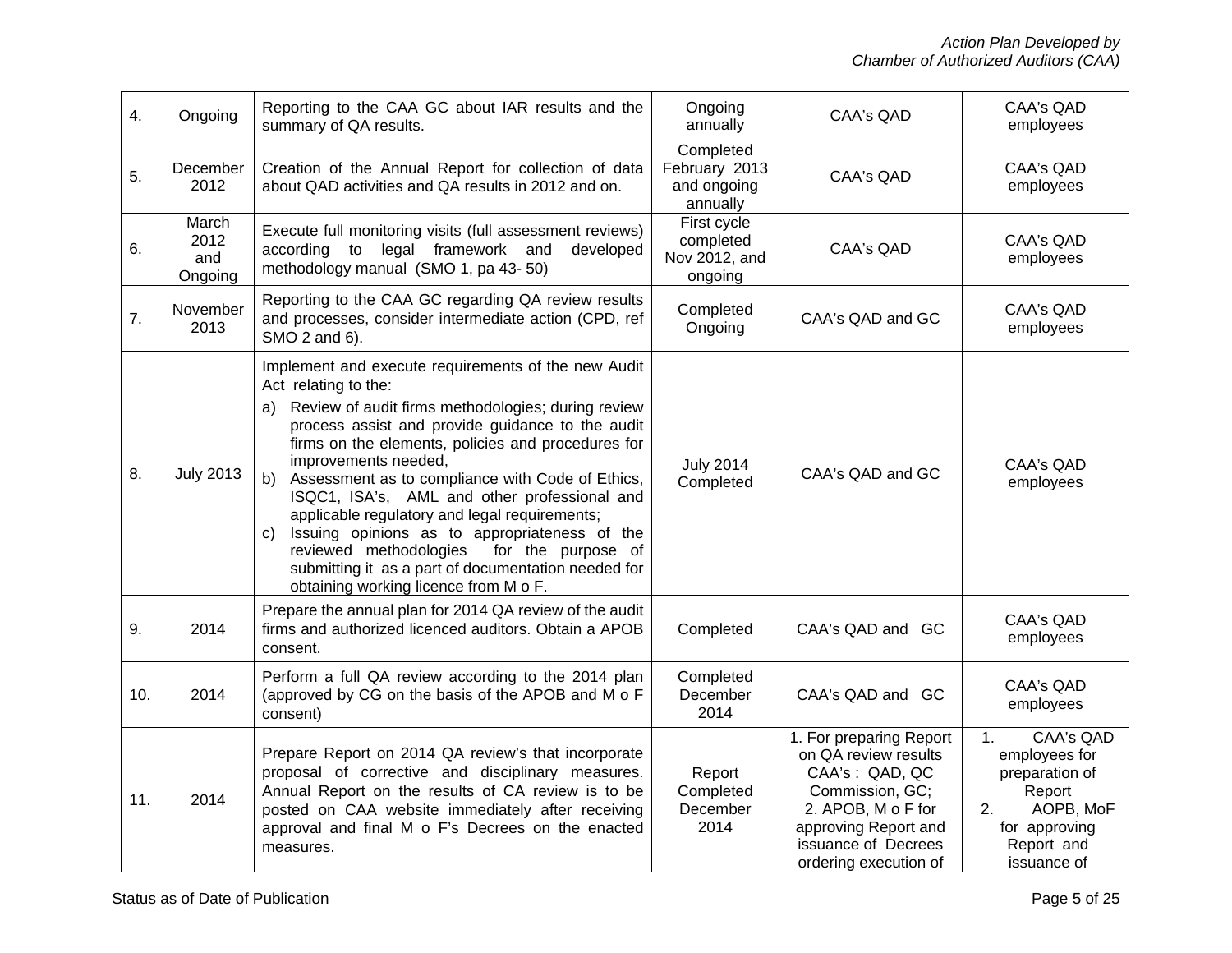|     |         |                                                                                                                                                                                                                                                                                                                                                                                                                                                                                                                                                                                         |                                                                  | the corrective,<br>disciplinary measures                                                                                                                                                                                       | Decrees ordering<br>execution of the<br>corrective,<br>disciplinary<br>measures                                                                                                                         |
|-----|---------|-----------------------------------------------------------------------------------------------------------------------------------------------------------------------------------------------------------------------------------------------------------------------------------------------------------------------------------------------------------------------------------------------------------------------------------------------------------------------------------------------------------------------------------------------------------------------------------------|------------------------------------------------------------------|--------------------------------------------------------------------------------------------------------------------------------------------------------------------------------------------------------------------------------|---------------------------------------------------------------------------------------------------------------------------------------------------------------------------------------------------------|
| 12. | 2015    | To create and keep in accordance with Audit Act<br>Register of corrective and disciplinary measures<br>ordered by MoF's Decrees                                                                                                                                                                                                                                                                                                                                                                                                                                                         | 2015<br>as soon as<br>MoF's Decrees<br>are received<br>Completed | CAA<br>CAD employees                                                                                                                                                                                                           | CAA<br>CAD employees                                                                                                                                                                                    |
| 13. | Ongoing | Monitoring the three-year and six-year cycles of QA<br>reviews in every years plan.                                                                                                                                                                                                                                                                                                                                                                                                                                                                                                     | Ongoing -<br>Annually                                            | <b>CAA's QAD</b>                                                                                                                                                                                                               | <b>CAA's QAD</b><br>employees                                                                                                                                                                           |
| 14. | Ongoing | Tracking changes in business environments of audit<br>firms for the purpose of risk analysis for programming<br>CAA QA visits.                                                                                                                                                                                                                                                                                                                                                                                                                                                          | Ongoing -<br>Annually                                            | CAA's QAD                                                                                                                                                                                                                      | CAA's QAD<br>employees                                                                                                                                                                                  |
| 15. | Ongoing | QA staff are receiving training from the Dutch NBA                                                                                                                                                                                                                                                                                                                                                                                                                                                                                                                                      | 2014, 2015<br>Completed                                          | <b>CAA's QAD</b>                                                                                                                                                                                                               | Dutch consultants                                                                                                                                                                                       |
| 16. | 2015    | Prepare Report on 2015 QA review's that incorporate<br>proposal of corrective and disciplinary measures.<br>Annual Report on the results of CA review is to be<br>posted on CAA website immediately after receiving<br>approval and final M o F's Decrees on the enacted<br>measures.<br>The reports on QA reviews are updated annually.                                                                                                                                                                                                                                                | Ongoing                                                          | 1. For preparing Report<br>on QA review results<br>CAA's: QAD, QC<br>Commission, GC;<br>2. APOB, M o F for<br>approving Report and<br>issuance of Decrees<br>ordering execution of<br>the corrective,<br>disciplinary measures | 1. CAA's QAD<br>employees for<br>preparation of<br>Report<br>2. AOPB, MoF for<br>approving Report<br>and issuance of<br>Decrees ordering<br>execution of the<br>corrective,<br>disciplinary<br>measures |
|     |         | <b>Maintaining Ongoing Processes</b>                                                                                                                                                                                                                                                                                                                                                                                                                                                                                                                                                    |                                                                  |                                                                                                                                                                                                                                |                                                                                                                                                                                                         |
| 17. | 2010    | Continue to ensure that CAA QA-activities are aligning<br>with the Serbian Audit Act and feasible in the Serbian<br>professional environment.<br>Perform policy dialogues with MoF (directly and through<br>APOB, NCA, a MOF working party) about proposed law<br>amendments concerning membership, license, use of<br>financial statements, required accounting standards<br>(see SMO 7), future public oversight and related issues<br>like inclusion of the internal auditors whenever this<br>category will be part of CAA membership; a CAA<br>representative participates in NCA. | Completed<br>2013 and<br>ongoing                                 | CAA GC                                                                                                                                                                                                                         | CAA GC and<br>employees,<br>MoF/NCA                                                                                                                                                                     |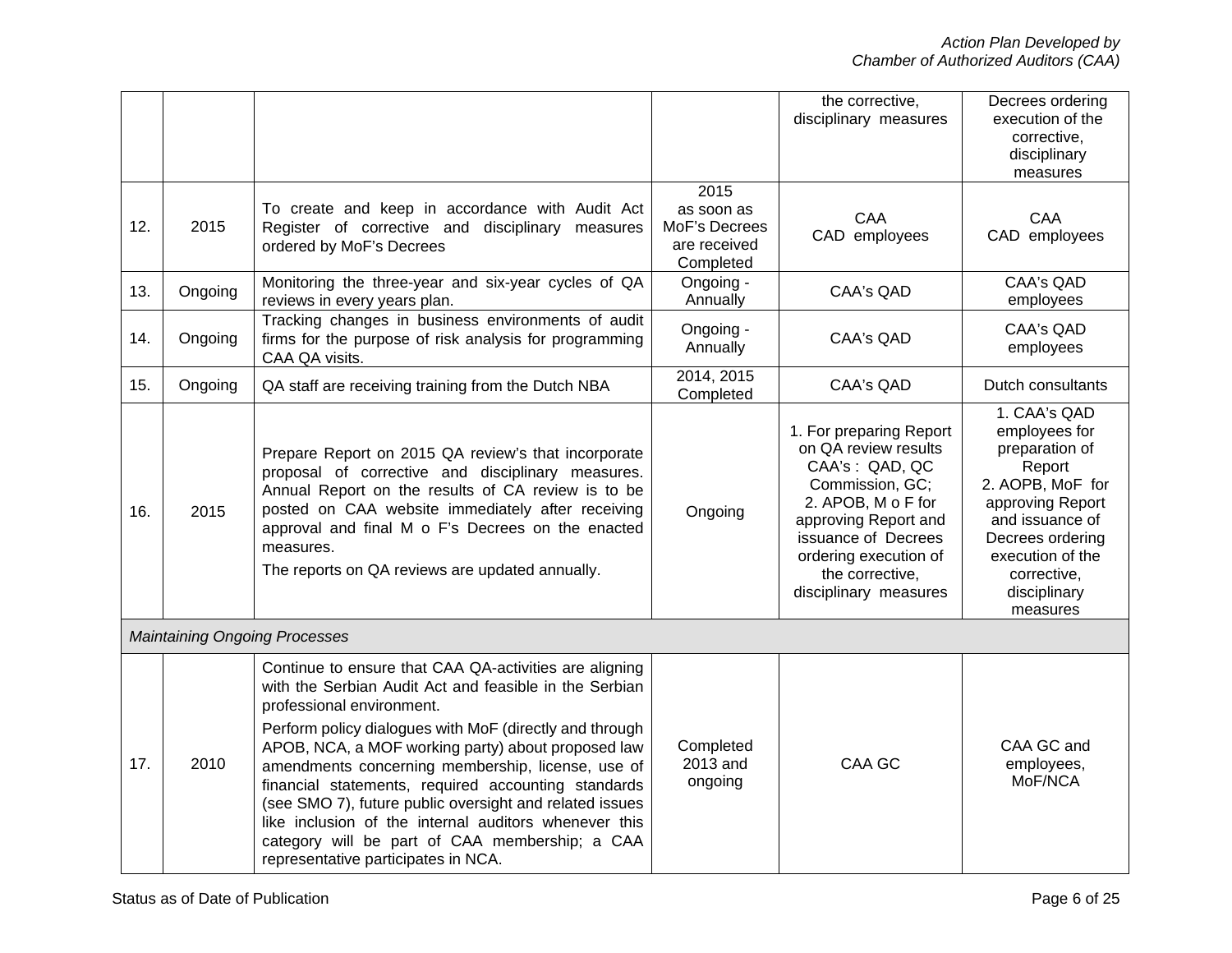|                                        |      | Perform policy dialogues with representatives of the<br>profession/firms.                                                                                                                                                                                              |         |           |                        |
|----------------------------------------|------|------------------------------------------------------------------------------------------------------------------------------------------------------------------------------------------------------------------------------------------------------------------------|---------|-----------|------------------------|
| 18.                                    | 2013 | Continue to ensure that CAA's QA reviews are operating<br>effectively and continue to be in line with SMO 1<br>requirements. This includes periodic review of the<br>operation of the QA system and updating the Action<br>Plan for future activities where necessary. | Ongoing | CAA's QAD | CAA's QAD<br>employees |
| Review of CAA's Compliance Information |      |                                                                                                                                                                                                                                                                        |         |           |                        |
| 19.                                    | 2014 | Perform periodic review of SMO 1 Section of the SMO<br>Action Plan.                                                                                                                                                                                                    | Ongoing | CAA's QAD | CAA's QAD<br>employees |

# **Self-assessment against SMO 1 (2021)**

|                                                                                                                                                                                                     | <b>Requirements</b>                                                                                                                                               | Υ | <b>N</b> | <b>Partially</b> | <b>Comments</b> |
|-----------------------------------------------------------------------------------------------------------------------------------------------------------------------------------------------------|-------------------------------------------------------------------------------------------------------------------------------------------------------------------|---|----------|------------------|-----------------|
| Scope of the system<br>At a minimum, mandatory QA reviews are<br>1.<br>required for all audits of financial statements.                                                                             |                                                                                                                                                                   | X |          |                  |                 |
| Quality Control Standards and Other Quality<br><b>Control Guidance</b><br>Firms are required to implement a system of<br>2.<br>quality control in accordance with the quality<br>control standards. |                                                                                                                                                                   | X |          |                  |                 |
| 3.                                                                                                                                                                                                  | Most up to date versions of ISQC 1 and other<br>relevant ISAs are adopted as the quality control<br>standards.                                                    | X |          |                  |                 |
| 4.                                                                                                                                                                                                  | Member Body assists firms in understanding the<br>objectives of quality control and in implementing<br>and maintaining appropriate systems of quality<br>control. | X |          |                  |                 |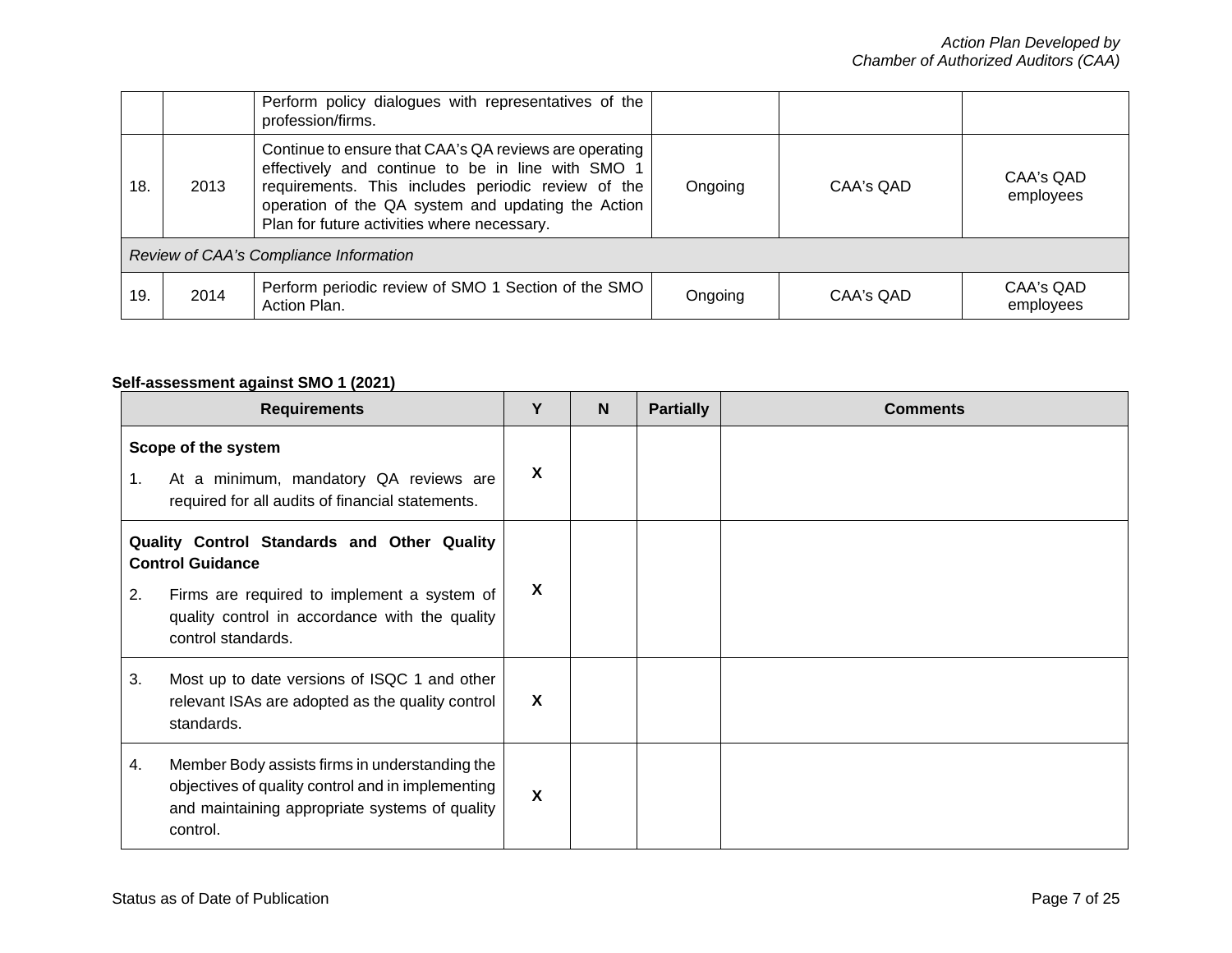| <b>Requirements</b>                        |                                                                                                                                                                                |                           | N | <b>Partially</b> | <b>Comments</b>                                                             |
|--------------------------------------------|--------------------------------------------------------------------------------------------------------------------------------------------------------------------------------|---------------------------|---|------------------|-----------------------------------------------------------------------------|
|                                            | <b>Review cycle</b>                                                                                                                                                            |                           |   |                  | A cycle-based approach is used in Serbia.                                   |
| 5.                                         | A cycle-based, risk-based, or a mixed approach<br>for selecting firms for QA review is used.                                                                                   | $\boldsymbol{\mathsf{X}}$ |   |                  |                                                                             |
| 6.                                         | For cycle-based approach, quality control<br>reviews are required to take place at least every<br>six years (and every three years for audits of<br>public interest entities). | $\boldsymbol{\mathsf{X}}$ |   |                  |                                                                             |
|                                            | <b>QA Review Team</b>                                                                                                                                                          |                           |   |                  | The independence of the QA team is assessed as the                          |
| 7.                                         | Independence of the QA Team is assessed and<br>documented.                                                                                                                     | $\boldsymbol{\mathsf{X}}$ |   |                  | team is employed by the SEC and approved by the<br><b>APOB</b>              |
| 8.                                         | QA Team possesses appropriate levels of<br>expertise.                                                                                                                          | $\boldsymbol{\mathsf{X}}$ |   |                  | The QA team has more than 5 years working experience<br>in big 4 companies. |
|                                            | <b>Reporting</b>                                                                                                                                                               |                           |   |                  |                                                                             |
| 9.                                         | Documentation of evidence supporting the<br>quality control review report is required.                                                                                         | $\boldsymbol{\mathsf{X}}$ |   |                  |                                                                             |
|                                            | 10. A written report is issued upon conclusion of the<br>QA review and provided to the firm/partner<br>reviewed.                                                               | $\boldsymbol{\mathsf{X}}$ |   |                  |                                                                             |
| <b>Corrective and disciplinary actions</b> |                                                                                                                                                                                |                           |   |                  | The reviewed firms/partners have to make an action plan                     |
|                                            | 11. Reviewed firms/partners are required to make<br>timely adjustments to meet recommendations<br>from the review report.                                                      | $\boldsymbol{\mathsf{X}}$ |   |                  | that is monitored by QA team.                                               |
| 12.                                        | QA review system is linked to the Investigation<br>and Discipline system.                                                                                                      | $\boldsymbol{\mathsf{X}}$ |   |                  | It is linked through the POB and SEC.                                       |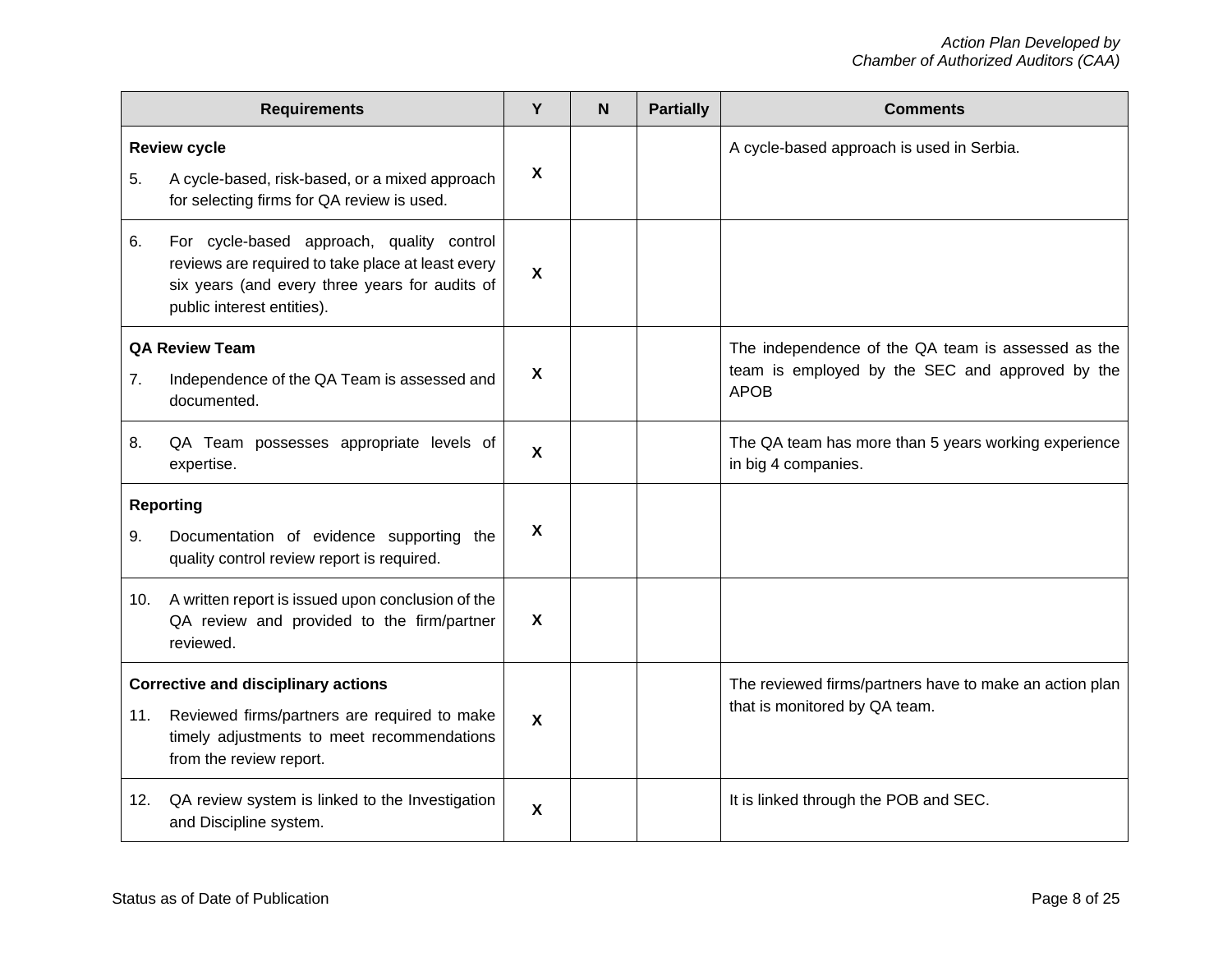| <b>Requirements</b>                                                                                                                                                                                                    | v | N | <b>Partially</b> | <b>Comments</b> |
|------------------------------------------------------------------------------------------------------------------------------------------------------------------------------------------------------------------------|---|---|------------------|-----------------|
| <b>Consideration of Public Oversight</b><br>body responsible for QA<br>13.<br>reviews<br>The<br>cooperates with its oversight body and shares<br>information on the functioning of the QA review<br>system, as needed. | X |   |                  |                 |
| Regular review of implementation and<br>effectiveness<br>Regular reviews of implementation<br>14.<br>and<br>effectiveness of the system are performed.                                                                 |   |   |                  |                 |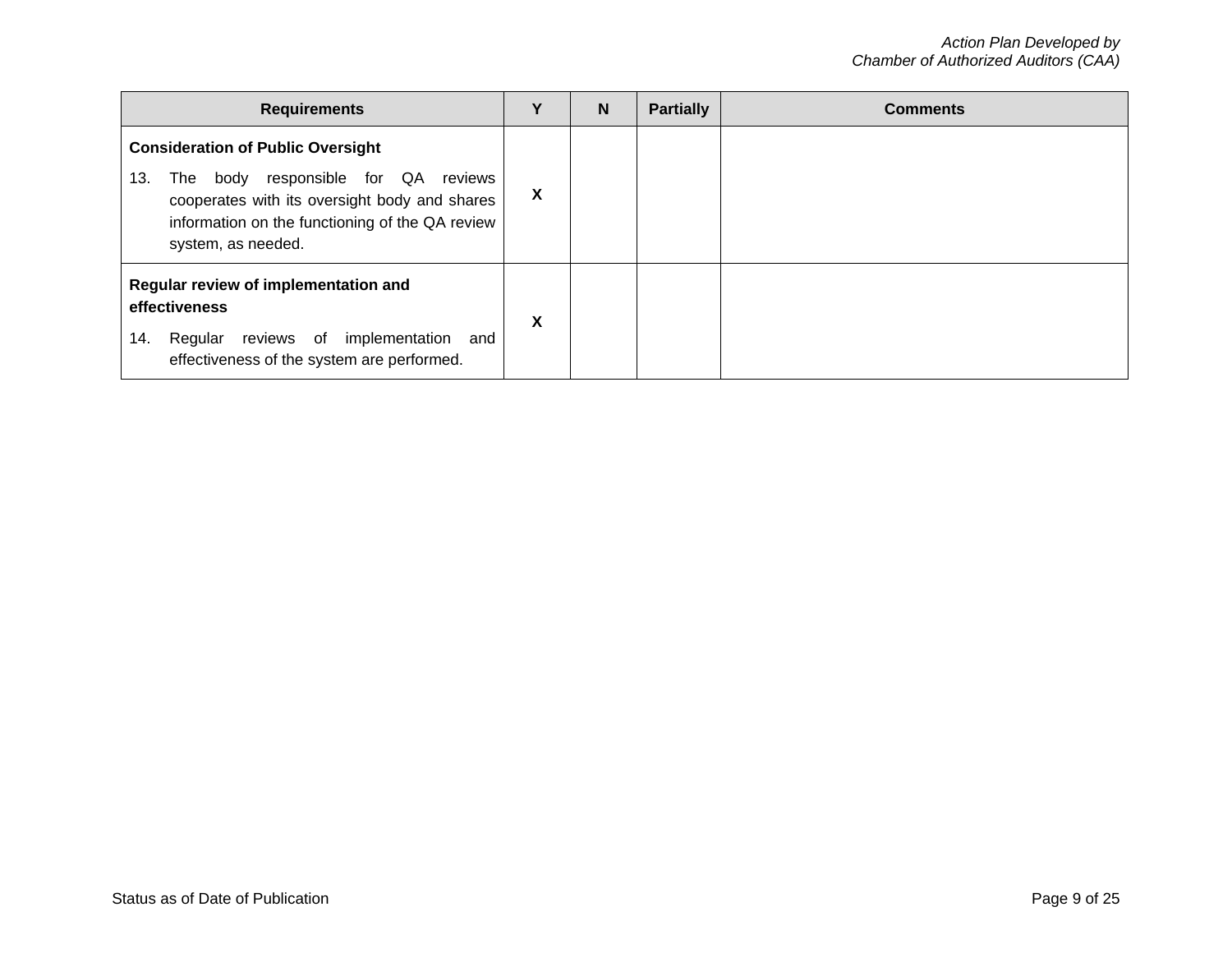| <b>Action Plan Subject:</b>   | SMO 2-International Education Standards for Professional Accountants and Other Pronouncements issued by |
|-------------------------------|---------------------------------------------------------------------------------------------------------|
|                               | the IAESB                                                                                               |
| <b>Action Plan Objective:</b> | To ensure that all IES requirements are incorporated into CAA's education requirements                  |

### *Background*

CAA is responsible for adoption and implementation of IESs in the Serbian profession. CAA has developed a credible independent professional examination system for authorized auditors and is working on further developing its capacity to safeguard the professional quality of its members who are (licensed statutory) auditors. Membership in the CAA is mandatory for all practicing auditors. The Licences are issued by the Ministry of finance.

In order to be admitted as a member of CAA, candidates must meet certain requirements. According to the Serbian Law, in order to begin a program of professional education, a candidate must obtain a university bachelor's degree and three years of work experience in an audit firm. CAA monitors prequalification requirements of candidates. These qualifications are mandatory for the issuing of a licence.

According to the European 8th Directive and the Accounting and Audit Act, after completing the CAA initial professional education program, candidates are required to pass an examination to be considered a authorized auditor. Examinations are set by CAA through its Commission for Exams. The process includes academic experts who recommend specific exam questions, the Commission for Exams then elects the questions and grades the exams. The assessment is uniform for all students. The CAA professional education programme and examination programme for authorized auditor has been bring in line with IES requirements and includes the following subjects: Grade I :

1. Accounting theory and principles; 2. Conceptual Framework for Financial Reporting (the IFRS Framework); 3. Financial analyses; 4. Management accounting; 5. Risks management and internal controls; 6. Audit theory; 7. Audit methodology;

Grade II:

1. Law for authorized auditors; 2. Tax system; 3. Business IT systems; 4. Micro economy, macro economy and financial economy;

5. Finance mathematics and statistics; 6. Financial managements of the companies. All the exams are set up on written basis.

The CAA develops cooperation with the Faculty of Economics University of Belgrade and other stakeholders to implement structures and programs for students in accordance with IESs and with proper linkages to the CAA professional education programme; this is to safeguard the CAA's entry level for students that wish to follow the CAA's education programme.

With regard to Continuing Professional Development (CPD), According to the changes in Internal Act on CPD (in effect of March 2014) authorized licenced auditors should have a 120 hours of CPD cumulatively for period of three years on all new information and developments in areas relevant to audit profession (QA-issues viable for improvement, changes in Audit Act, Accounting Law and other relevant Laws, changes in ISAs, IFRSs, IFRS for SME and other (inter)national developments).

According to the CAA Statute member who fails to take part in CPD without justified grounds, CAA can proceed with disciplinary measures such as: reminder, reprimand, temporary withdrawal of the right to carry out audits or permanent withdrawal of the right to carry out audits.

The legal framework for the CPD for auditors is the Law on audit article 11 and 57.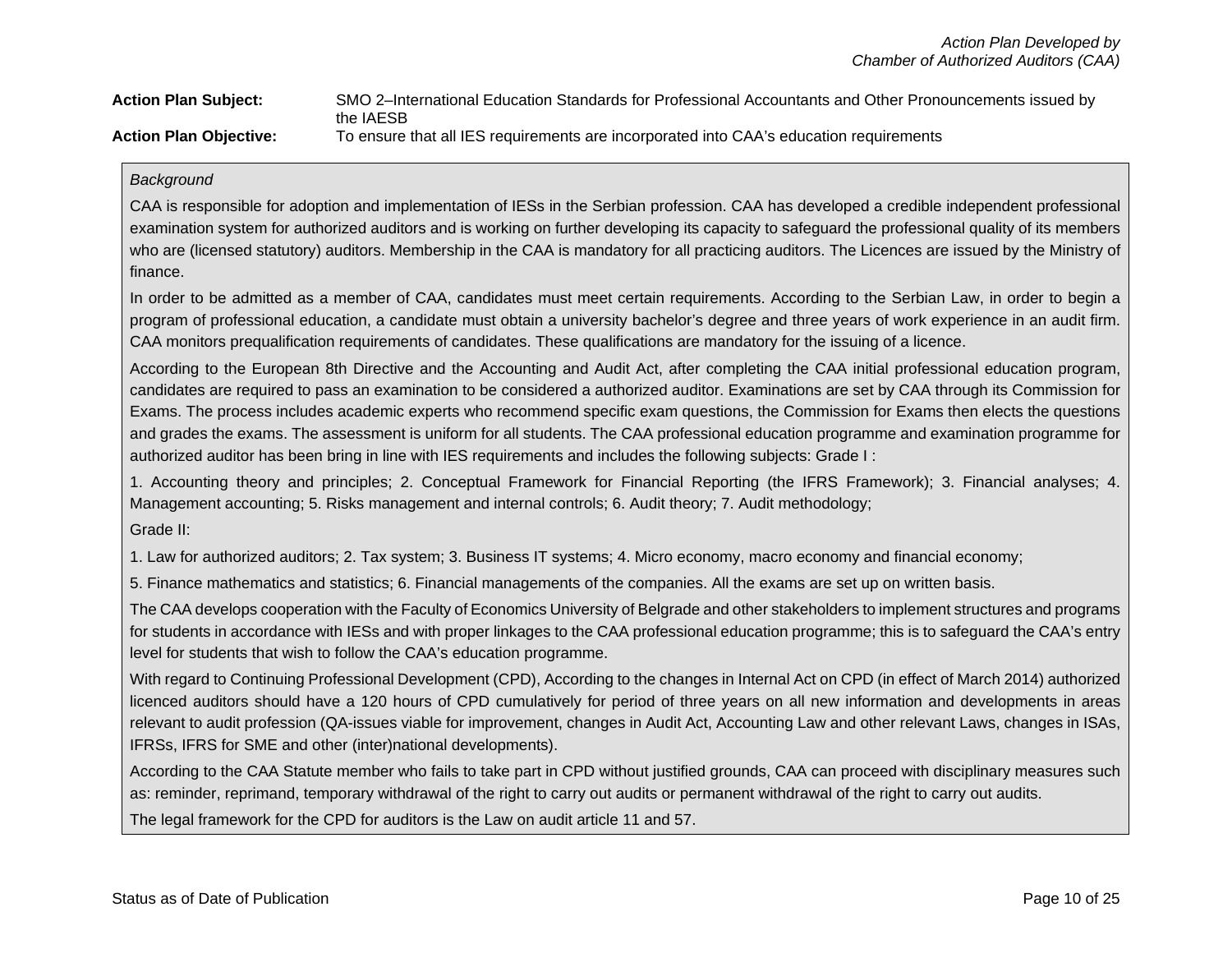| #   | <b>Start Date</b>                    | <b>Actions</b>                                                                                                                                                                                                                                                                                                                                                                                                                     | <b>Completion</b><br><b>Date</b> | <b>Responsibility</b>           | <b>Resource</b>                               |
|-----|--------------------------------------|------------------------------------------------------------------------------------------------------------------------------------------------------------------------------------------------------------------------------------------------------------------------------------------------------------------------------------------------------------------------------------------------------------------------------------|----------------------------------|---------------------------------|-----------------------------------------------|
|     |                                      | Adoption and full implementation of the IES                                                                                                                                                                                                                                                                                                                                                                                        |                                  |                                 |                                               |
| 20. | Ongoing                              | So far, the Translation of IES into Serbian language<br>was not necessary because CAA designed the<br>education program upon the original English version of<br>IESs. Translation of IESs is upon consideration.                                                                                                                                                                                                                   | Ongoing                          | <b>Education Committee</b>      | <b>Education Committee</b><br>CAA's employees |
| 21. | Ongoing                              | Cooperation with the Faculty of Economics University<br>of Belgrade and other education providers to<br>implement structures and programs for students in<br>accordance with IESs to safeguard sufficient entry level<br>of candidates for the CAA programme, increasing the<br>success rate of the accession exam to the CAA<br>programme. The cooperation is ongoing in meetings<br>and practical education provided by the CAA. | Ongoing                          | CAA GC - Education<br>Committee | CAA GC - Education<br>Committee               |
| 22. | Ongoing                              | Implementation of IES 1-8 with particular attention for<br>issues where compliance with IESs is not complete:<br>monitoring work experience and CPD (40 hours per<br>year)                                                                                                                                                                                                                                                         | completed<br>December<br>2013    | CAA GC - Education<br>Committee | CAA GC - Education<br>Committee               |
| 23. | Ongoing                              | Continue to monitor IESs for updates and ensure that<br>these updates are adequately reflected in the CAA<br>education programme and related<br>regulation,<br>monitoring and governance. The revised IES are<br>adopted as soon as possible.                                                                                                                                                                                      | Ongoing                          | CAA GC - Education<br>Committee | CAA GC - Education<br>Committee               |
|     | <b>Maintaining Ongoing Processes</b> |                                                                                                                                                                                                                                                                                                                                                                                                                                    |                                  |                                 |                                               |
| 24. | Ongoing                              | Continue to ensure that CAA's education requirements<br>continue to incorporate IES requirements. This<br>includes periodic review of the existing requirements,<br>the evaluation of the Education Committee and<br>preparation of the Action Plan for future activities where<br>necessary.                                                                                                                                      | Ongoing                          | CAA GC - Education<br>Committee | CAA GC - Education<br>Committee               |
| 25. | December<br>2013                     | Design and operate a monitoring system for<br>prequalification requirements for candidates (entry<br>level theoretical education assessment and work<br>experience assessment), and CPD requirements of<br>CAA members (certified auditors).                                                                                                                                                                                       | Ongoing                          | CAA GC - Education<br>Committee | CAA GC - Education<br>Committee               |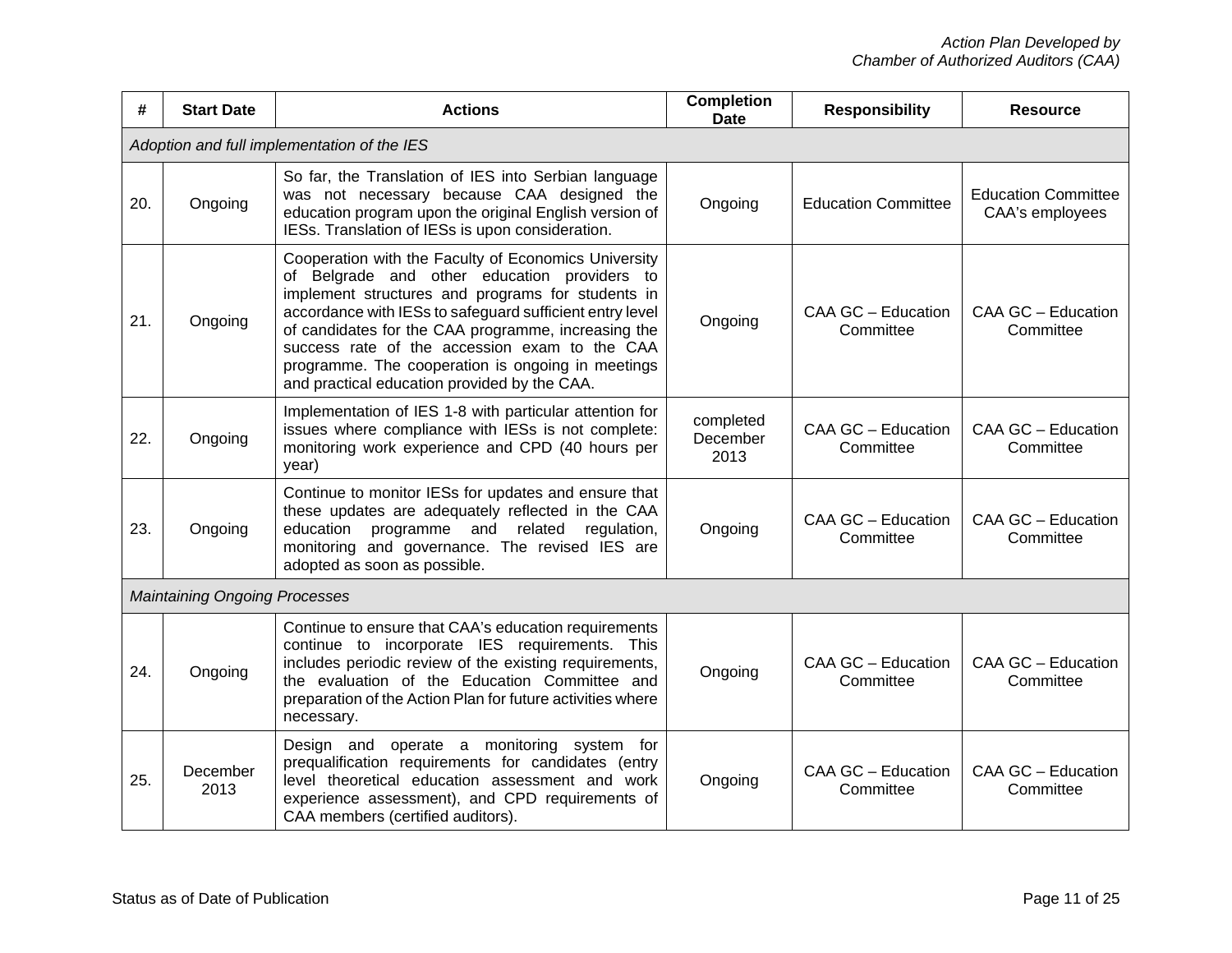| #   | <b>Start Date</b>                      | <b>Actions</b>                                                      | <b>Completion</b><br><b>Date</b>                                                                        | <b>Responsibility</b>           | <b>Resource</b>                 |  |  |  |  |
|-----|----------------------------------------|---------------------------------------------------------------------|---------------------------------------------------------------------------------------------------------|---------------------------------|---------------------------------|--|--|--|--|
| 26. | Ongoing                                | Organizing a CPD courses for licensed auditors                      | Completed:<br>October 2013,<br>2014, 2015,<br>2016.<br>20172020<br>Completed and<br>ongoing<br>annually | CAA GC - Education<br>Committee | CAA GC - Education<br>Committee |  |  |  |  |
|     | Review of CAA's Compliance Information |                                                                     |                                                                                                         |                                 |                                 |  |  |  |  |
| 27. | 2014                                   | Perform periodic review of SMO 2 Section of the SMO<br>Action Plan. | Ongoing                                                                                                 | CAA GC - Education<br>Committee | CAA GC - Education<br>Committee |  |  |  |  |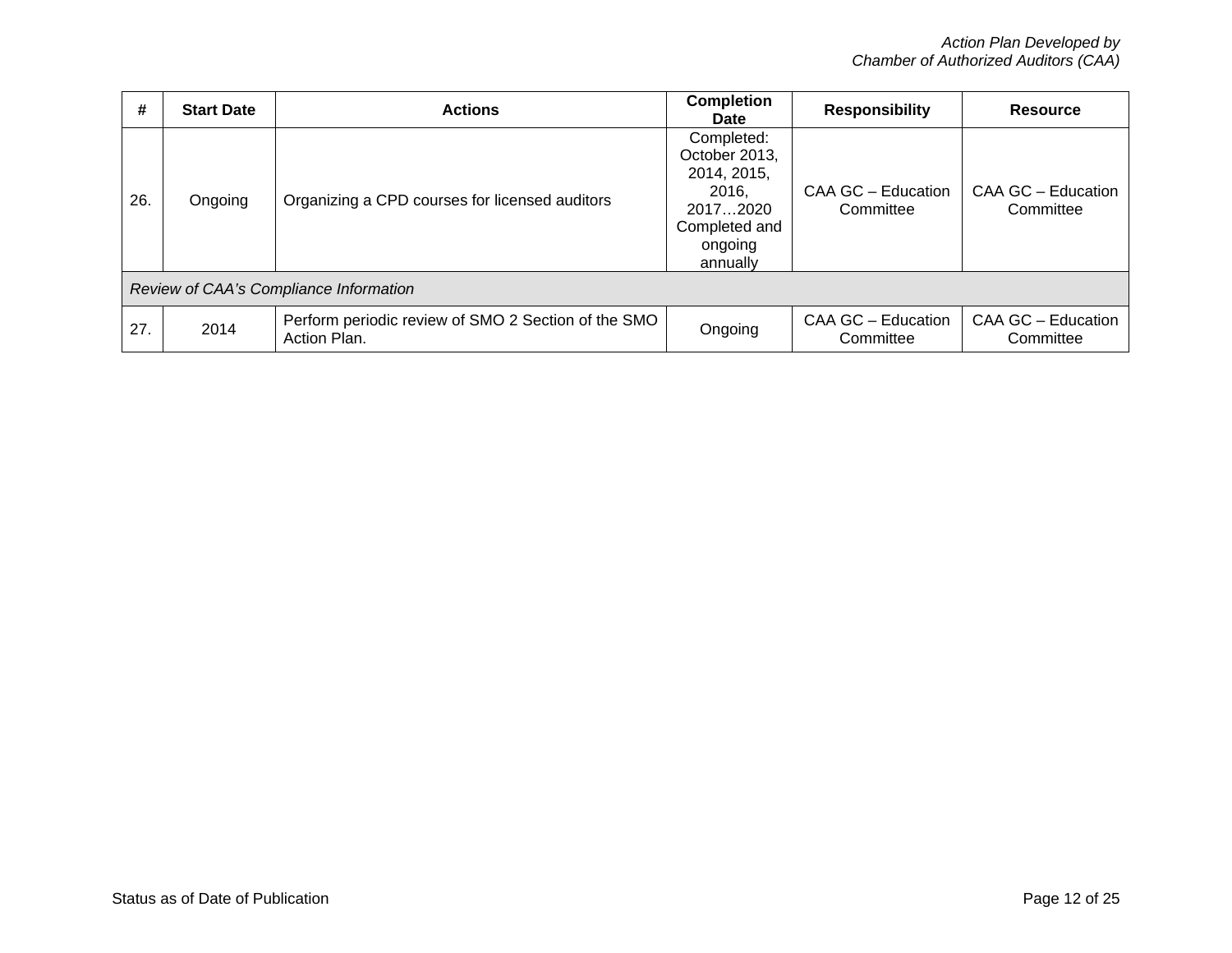## Action Plan Subject: SMO 3–International Standards and other Pronouncements Issued by the IAASB<br>**Action Plan Objective:** Continue to use best endeavours to maintain ongoing process to adopt and imple **Action Plan Objective:** Continue to use best endeavours to maintain ongoing process to adopt and implement IAASB Pronouncements

#### *Background*

The Audit Act requires international audit standards for audits of financial statements in the Republic of Serbia, including any revisions as enacted by IAASB, without modifications including the effective date. The Audit Act also requires adoption and implementation of ISQC1 for audit firms. The formal translation is the 2016 version adopted by the Ministry of finance.

CAA promotes and enforces implementation through education activities and CPD courses. IAASB information is publicly available, but the overall responsibility of translating the ISAs is with the SAAA (IFAC translation rights).

The scope of mandatory audits is regulated by article 21 on the Law on audit "An audit shall be required for regular annual financial statements of large and medium legal entities classified in accordance with the law governing accounting, public companies in accordance with the law governing the capital market irrespective of their size, as well as all legal entities or sole proprietors whose business revenue for the previous financial year exceeded 4.4 million EUR in dinar counter value (statutory audit).

An audit of consolidated financial statements shall be required for parent legal entities that prepare consolidated financial statements in accordance with the law governing accounting (statutory audit).

For the conversion of the foreign currency amount referred to in paragraph 1 of this Article to dinar counter value, the official middle exchange rate of the dinar shall be applied that is determined by the National Bank of Serbia and valid on the last day of the financial year for

which a financial statement is prepared.

An audit of financial statements of legal entities and other entities that are not listed in paragraphs 1 and 2 of this Article shall be considered voluntary audit."

The current translated version is the 2016-2017 version of ISAs.

| #   | <b>Start Date</b>                                                                       | <b>Actions</b>                                                                                                                                                                                         | <b>Completion</b><br><b>Date</b> | <b>Responsibility</b> | Resource                                      |  |  |  |
|-----|-----------------------------------------------------------------------------------------|--------------------------------------------------------------------------------------------------------------------------------------------------------------------------------------------------------|----------------------------------|-----------------------|-----------------------------------------------|--|--|--|
|     | Further improvements to process for adoption and implementation of IAASB pronouncements |                                                                                                                                                                                                        |                                  |                       |                                               |  |  |  |
| 28. | Ongoing                                                                                 | Informing CAA members on the latest version<br>(translation) of the ISAs and other IAASB<br>pronouncements; members have the opportunity the<br>purchase the translated version at SAAA.               | Ongoing<br>annually              | CAA GC                | CAA's employees,<br>translations: SAAA        |  |  |  |
| 29. |                                                                                         | Informing CAA members on the translation of:<br>Guide to Quality Control for Small and Medium-Sized<br>Practices. Third Edition<br>Members have opportunity to purchase translated<br>version at SAAA. | Completed                        | CAA                   | CAA's employees,<br><b>Translations: SAAA</b> |  |  |  |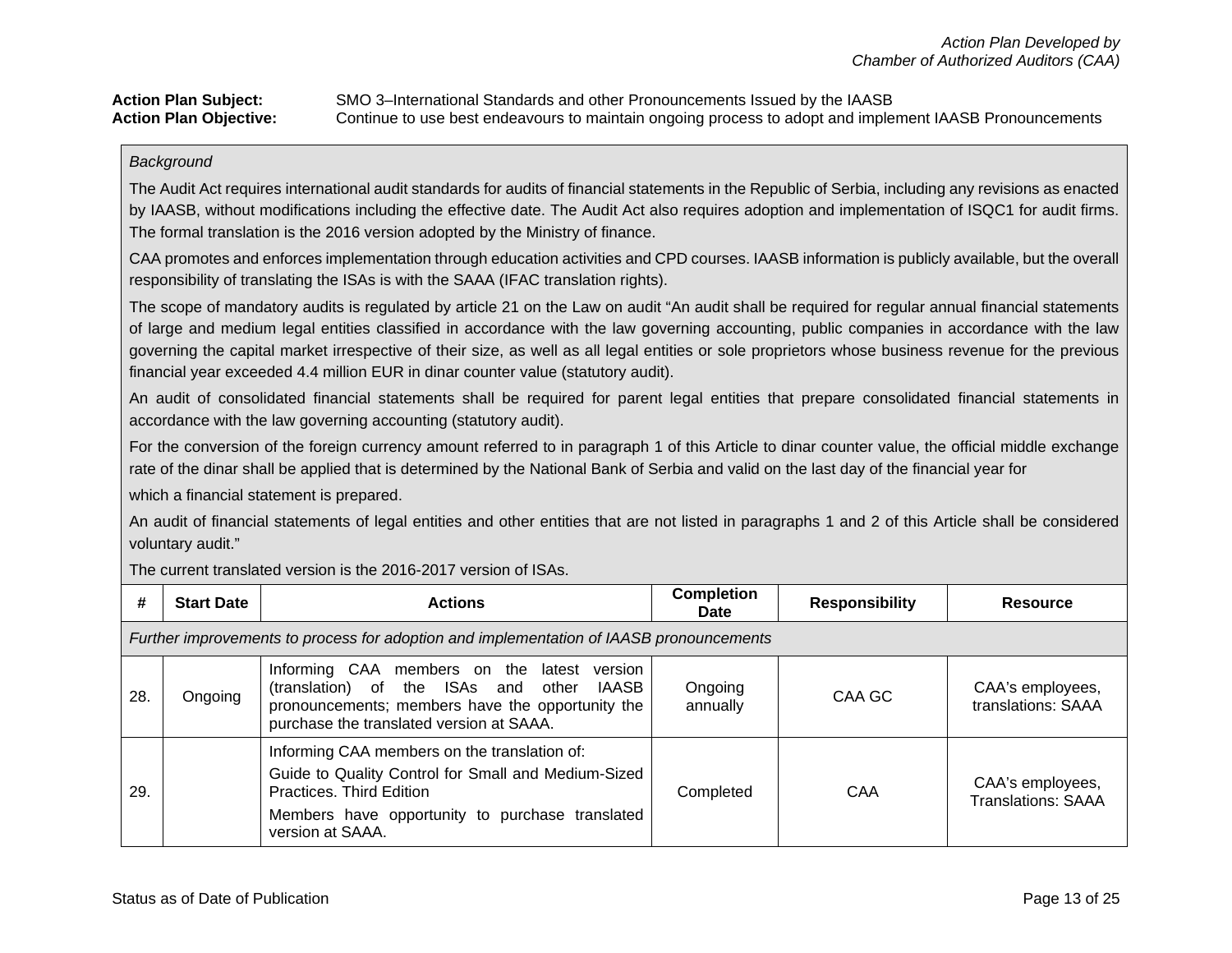| #   | <b>Start Date</b> | <b>Actions</b>                                                                                                                                                                                                                                                                                                                                                                                                                                                                                                             | <b>Completion</b><br><b>Date</b>     | <b>Responsibility</b>           | <b>Resource</b>                                                        |
|-----|-------------------|----------------------------------------------------------------------------------------------------------------------------------------------------------------------------------------------------------------------------------------------------------------------------------------------------------------------------------------------------------------------------------------------------------------------------------------------------------------------------------------------------------------------------|--------------------------------------|---------------------------------|------------------------------------------------------------------------|
| 30. |                   | Informing CAA members on the translation of:<br>Guide to Using International Standards on Auditing<br>in the Audits of Small- and Medium- Sized Entities,<br>Volume 1 - Core Concepts, Third Edition, November<br>2011;<br>- Guide to Using International Standards on Auditing in<br>the Audits of Small- and Medium- Sized Entities,<br>Volume 2 - Practical Guidance, Third Edition,<br>November 2011.<br>Members have the opportunity the purchase the<br>translated version at CAC (Croatian Chamber of<br>Auditors). | Completed<br>and ongoing<br>annually | CAA                             | CAA's employees                                                        |
| 31. | Ongoing           | On annual basis, the CAA organises courses or<br>workshops to educate certified auditors about<br>- ISAs implementation and new auditing requirements.<br>- IAS/IFRS<br>- IFRS for SME<br>AML and other relevant topics<br>The CAAs annual CPD conference in 2014, 2015,<br>20162021                                                                                                                                                                                                                                       | Completed<br>and ongoing<br>annually | CAA GC - Education<br>Committee | CAA GC - Education<br>Committee,<br>Practitioners and CAA<br>employees |
| 32. | May 2013          | On a continuous basis ensure that prequalification<br>education and certification materials utilize most recent<br>amendments and additions to ISAs and other IAASB<br>pronouncements.                                                                                                                                                                                                                                                                                                                                     | Ongoing                              | CAA GC - Education<br>Committee | CAA GC - Education<br>Committee and CAA<br>employees                   |
| 33. | October<br>2013   | Enhance and strengthen (ref SMO 2) IPD-programme<br>(CAA Education Programme) and CPD program on<br>amended IAASB pronouncements (among which ISAs<br>and ISQC1)                                                                                                                                                                                                                                                                                                                                                           | Ongoing                              | CAA GC - Education<br>Committee | CAA GC - Education<br>Committee,<br>Practitioners and CAA<br>employees |
| 34. | Jun 2014          | Provide auditors with the information on auditing issues<br>connected with the actual global or national financial<br>situation and trends through CPD and on website.                                                                                                                                                                                                                                                                                                                                                     | December<br>2014 and<br>ongoing      | CAA GC                          | <b>CAA GC, Practitioners</b><br>and CAA employees                      |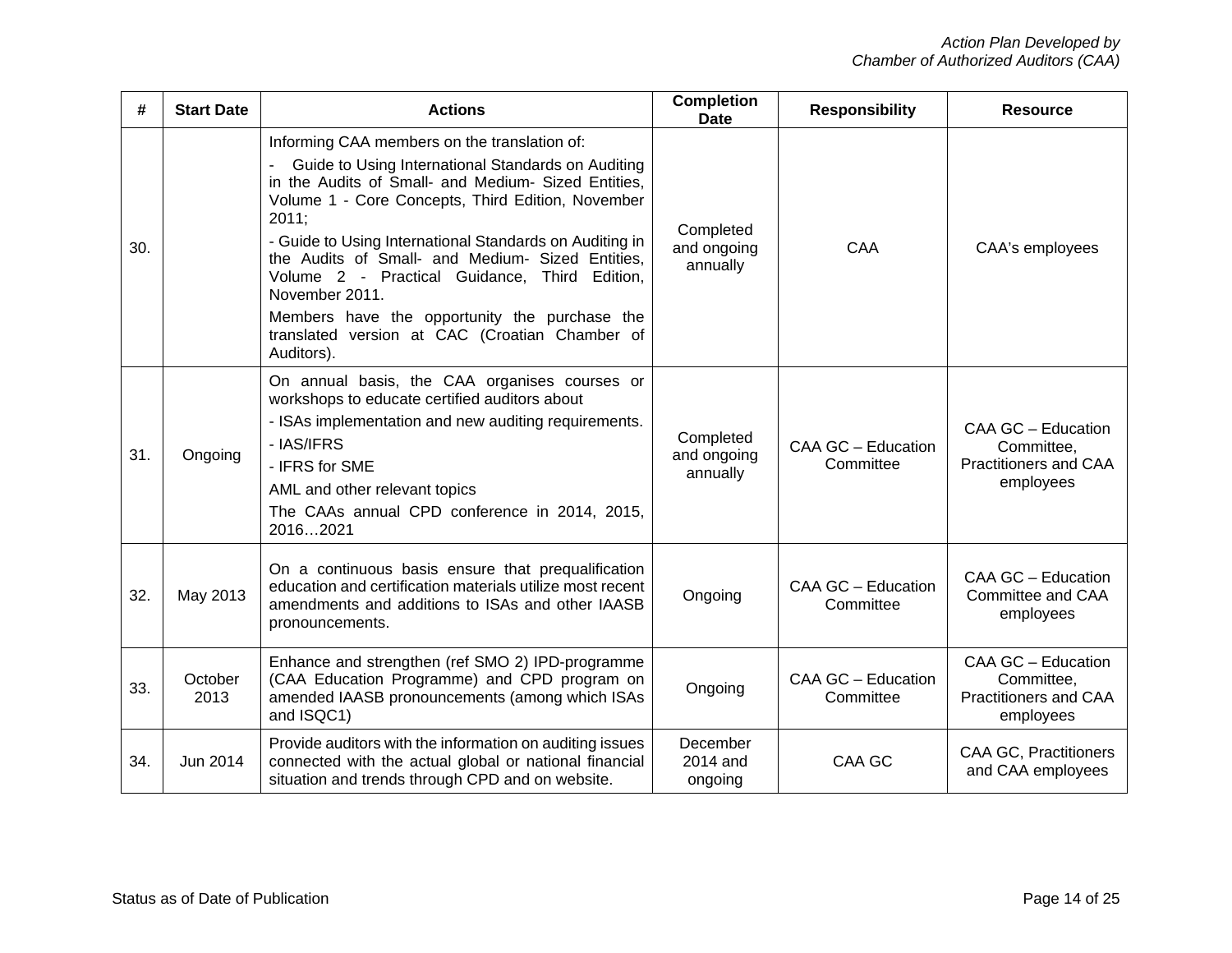| #   | <b>Start Date</b>                      | <b>Actions</b>                                                                                                                                                                                                                                               | <b>Completion</b><br>Date | <b>Responsibility</b>           | <b>Resource</b>                                      |
|-----|----------------------------------------|--------------------------------------------------------------------------------------------------------------------------------------------------------------------------------------------------------------------------------------------------------------|---------------------------|---------------------------------|------------------------------------------------------|
| 35. | 2012                                   | Implementation of ISAs is a subject of QA reviews (ref<br>SMO 1). Feedback from QA activities about application<br>issues is the basis for further planning and organizing<br>CAA CPD activities (ref SMO 2).                                                | Ongoing                   | CAA GC - Education<br>Committee | CAA GC - Education<br>Committee and CAA<br>employees |
|     | <b>Maintaining Ongoing Processes</b>   |                                                                                                                                                                                                                                                              |                           |                                 |                                                      |
| 36. | 2012                                   | Perform policy dialogues with MoF and representatives<br>of the internal auditors on the potential inclusion of the<br>internal auditors in CAA membership.<br>Internal auditors are voluntary members of the CAA                                            | 2014<br>Completed         | $CAA$ GC $-$                    | CAA GC-                                              |
| 37. | Ongoing                                | Continue<br>ongoing<br>adoption<br>to<br>support<br>and<br>implementation of IAASB pronouncements.<br><b>This</b><br>includes review of the implementation of the Action<br>Plan to date and updating the Action Plan for future<br>activities as necessary. | Ongoing                   | CAA                             | CAA employees                                        |
| 38. | Ongoing                                | IAASB pronouncements are distributed in English to<br><b>CAA</b> members                                                                                                                                                                                     | Ongoing                   | CAA                             | CAA employees                                        |
|     | Review of CAA's Compliance Information |                                                                                                                                                                                                                                                              |                           |                                 |                                                      |
| 39. | 2014                                   | Perform periodic review of SMO 3 Section of the SMO<br>Action Plan.                                                                                                                                                                                          | Ongoing                   | CAA                             | CAA employees                                        |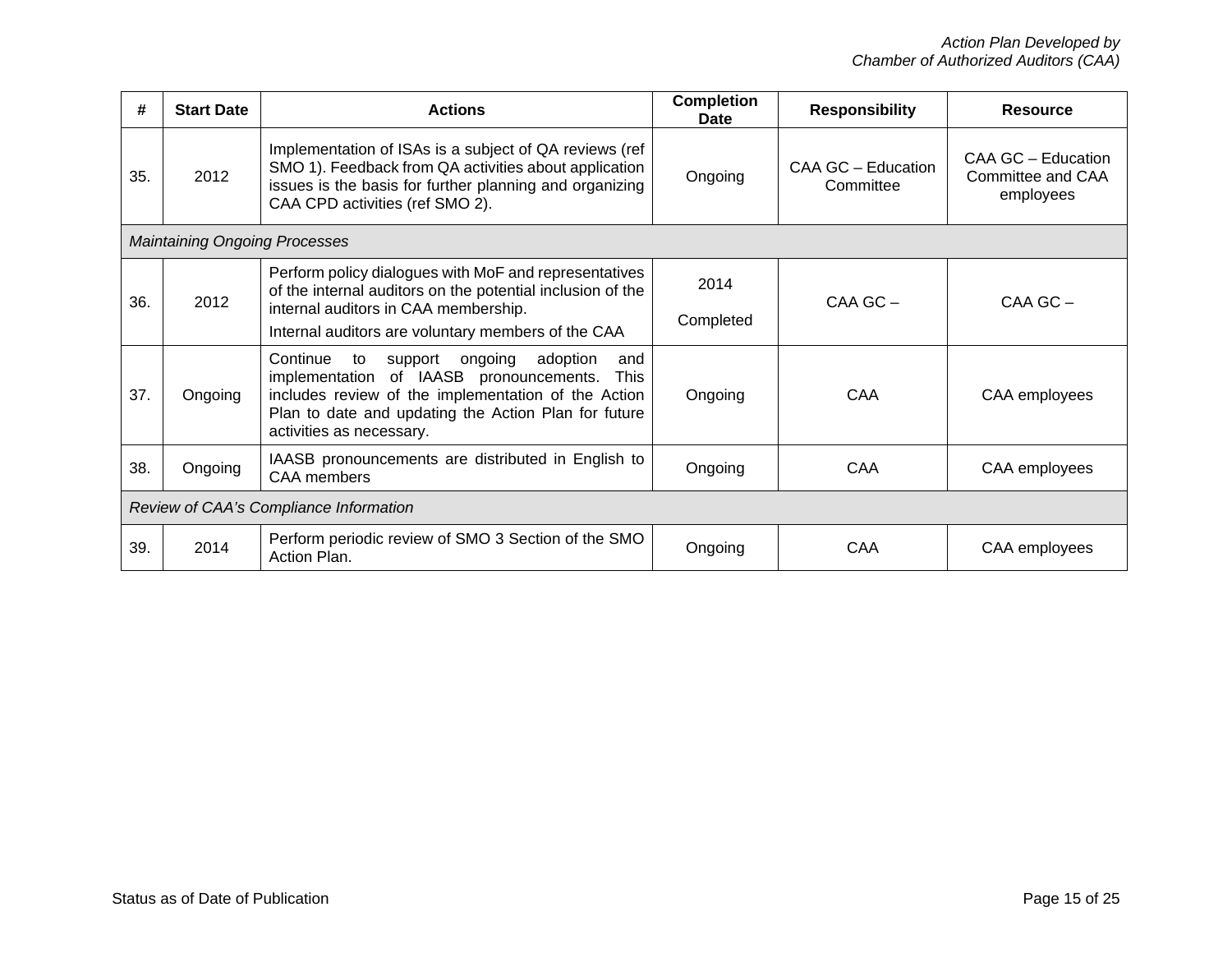#### Action Plan Subject: SMO 4–IESBA Code of Ethics for Professional Accountants<br>**Action Plan Objective:** Continue to use best endeavours to maintain ongoing proces Continue to use best endeavours to maintain ongoing process to adopt and implement IESBA Code of Ethics and other IESBA pronouncements

#### *Background*

The CAA has a statutory responsibility to promote quality, expertise and integrity in the profession of accountancy by its members and to promote, control and regulate the profession of accountancy by its members in the Republic of Serbia. The CAA adopted the IESBA Code of Ethics and other IESBA pronouncements without modifications. The Law authorizes the CAA to adopt the code.

The SAAA has translated the IFAC Code of Ethics as the SAAA has IFAC translation approval.

The CAA encourage and promote application of the Code of Ethics and other IESBA pronouncements to its members.

The legal framework for the Ethical requirements for auditors is the Law on audit article 27.

Statutory audits shall be performed in accordance with this Law, other laws governing mandatory auditing of financial statements of certain legal entities, the ISA, and the Code of Professional Ethics of auditors.

The current translation of the Code of Ethics is 2018.

| #   | <b>Start Date</b>                                             | <b>Actions</b>                                                                                                                                                                                                                                                                                                                                                                                                             | <b>Completion</b><br>Date | <b>Responsibility</b>           | <b>Resource</b>                                   |  |  |  |
|-----|---------------------------------------------------------------|----------------------------------------------------------------------------------------------------------------------------------------------------------------------------------------------------------------------------------------------------------------------------------------------------------------------------------------------------------------------------------------------------------------------------|---------------------------|---------------------------------|---------------------------------------------------|--|--|--|
|     | Further ensure effective implementation of the Code of Ethics |                                                                                                                                                                                                                                                                                                                                                                                                                            |                           |                                 |                                                   |  |  |  |
| 40. | Ongoing                                                       | Informing CAA members on the latest version<br>(translation) of the Code of Ethics and other IESBA<br>pronouncements; members have the opportunity the<br>purchase the translated version at SAAA or CAC<br>(Croatian Chamber of Auditors).                                                                                                                                                                                | Ongoing<br>Annually       | CAA GC                          | CAA's employees,<br>translations: SAAA            |  |  |  |
| 41. | Ongoing                                                       | Monitor the changes made to the IESBA Code of Ethics<br>and other IESBA pronouncements and adopt the<br>changes following the existing due process. This<br>includes updating the Action Plan as necessary.<br>The members of the Ethical board have annual classes<br>on revisions of the Code of Ethics. They have use time<br>during our annual CPD course to update our members<br>on revisions of the Code of Ethics. | Ongoing                   | CAA GC                          | CAA's Ethical Board<br>CAA's employees            |  |  |  |
| 42. | Ongoing                                                       | Compliance with ethical requirements is a subject of<br>QA reviews (ref SMO 1) and a consideration when<br>investigating complaints (ref SMO 6).                                                                                                                                                                                                                                                                           | Ongoing                   | CAA and CAA's QAD               | CAA's employees<br><b>CAA Ethical Board</b>       |  |  |  |
| 43. | Ongoing                                                       | Provide auditors with the information on ethics issues<br>connected with the actual global or national trends.<br>Include relevant subjects in CPD program (ref SMO 2).                                                                                                                                                                                                                                                    | Ongoing-<br>Annually      | CAA GC - Education<br>Committee | <b>CAA GC, Practitioners</b><br>and CAA employees |  |  |  |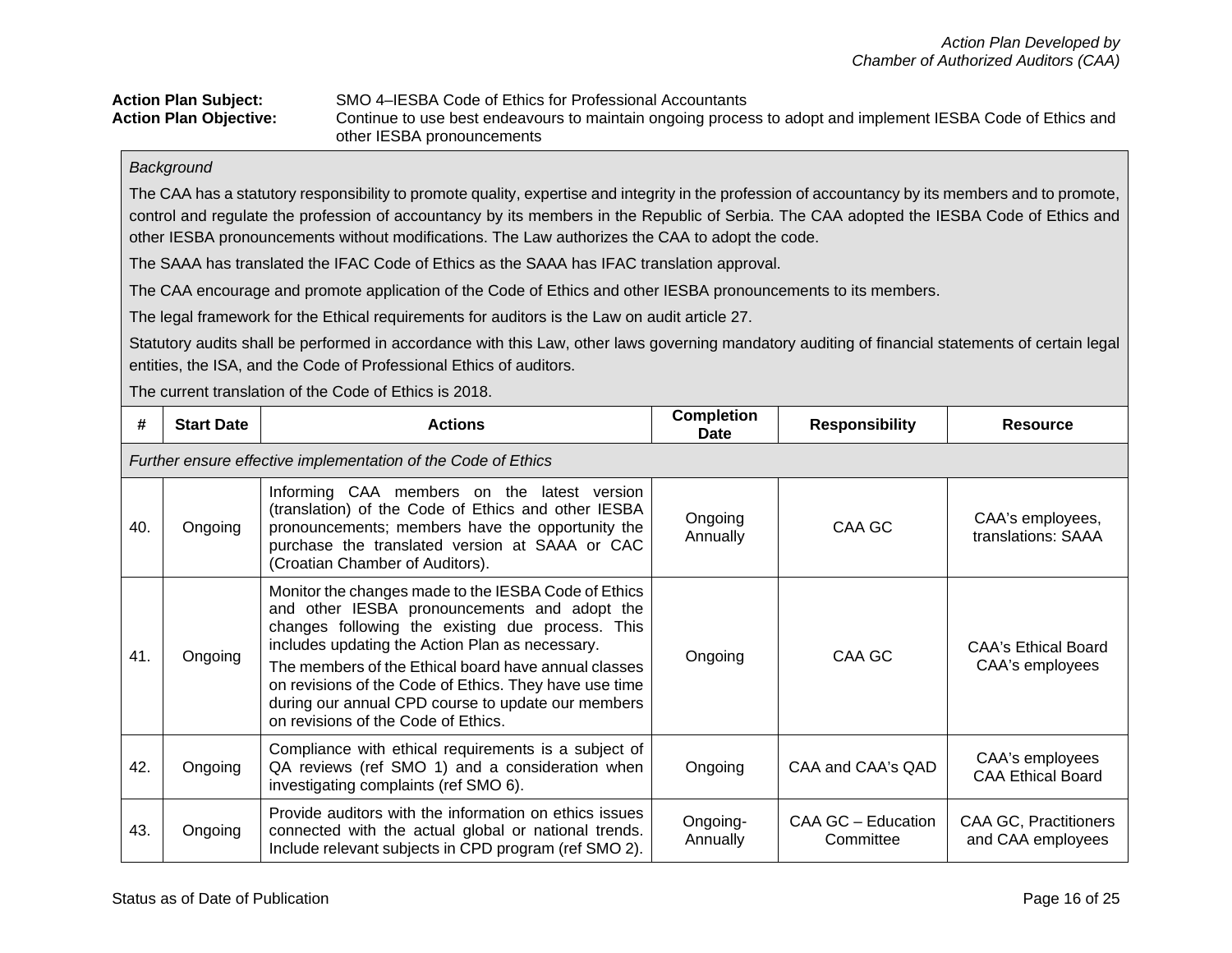| #   | <b>Start Date</b>                      | <b>Actions</b>                                                                                                                                                                                                                                                                    | <b>Completion</b><br><b>Date</b> | <b>Responsibility</b> | <b>Resource</b>                               |  |  |  |  |
|-----|----------------------------------------|-----------------------------------------------------------------------------------------------------------------------------------------------------------------------------------------------------------------------------------------------------------------------------------|----------------------------------|-----------------------|-----------------------------------------------|--|--|--|--|
|     | <b>Maintaining Ongoing Processes</b>   |                                                                                                                                                                                                                                                                                   |                                  |                       |                                               |  |  |  |  |
| 44  | Ongoing                                | Continue<br>ongoing<br>adoption<br>support<br>to<br>and<br>implementation of IESBA Code of Ethics and other<br>IESBA pronouncements. This includes review of the<br>implementation of the Action Plan to date and updating<br>the Action Plan for future activities as necessary. |                                  | CAA GC                | <b>CAA's Ethical Board</b><br>CAA's employees |  |  |  |  |
|     | Review of CAA's Compliance Information |                                                                                                                                                                                                                                                                                   |                                  |                       |                                               |  |  |  |  |
| 45. | 2014                                   | Perform periodic review of SMO 4 Section of the SMO<br>Action Plan.                                                                                                                                                                                                               | Ongoing                          | CAA GC                | CAA's employees<br><b>CAA;s Ethical Board</b> |  |  |  |  |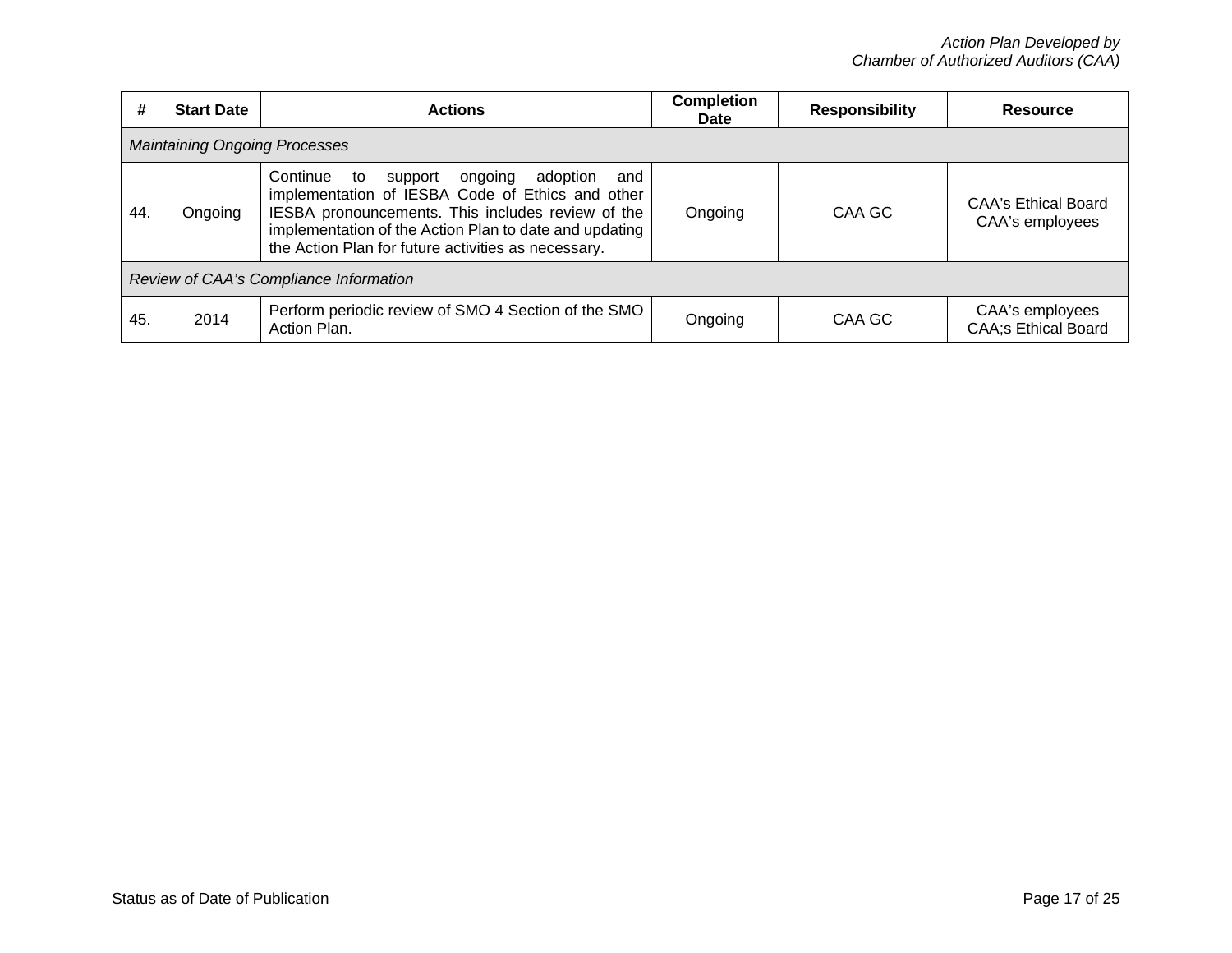## Action Plan Subject: SMO 5–International Public Sector Accounting Standards and Other Pronouncements Issued by the IPSASB<br>Action Plan Objective: Promoting the use of IPSASs in Serbia Promoting the use of IPSASs in Serbia

## *Background*

Public Sector accounting standards are not within the scope and function of the CAA.

The CAA is promoting IPSASs through policy dialogues with MoF, State audit office and other stakeholders. At this time the CAA cannot do any further activities then promoting and raising awareness about IPSAS.

| #   | <b>Start Date</b>                      | <b>Actions</b>                                                                                                                                                                                                                                                                                                                | <b>Completion</b><br>Date | <b>Responsibility</b> | <b>Resource</b>   |  |  |
|-----|----------------------------------------|-------------------------------------------------------------------------------------------------------------------------------------------------------------------------------------------------------------------------------------------------------------------------------------------------------------------------------|---------------------------|-----------------------|-------------------|--|--|
|     | Promoting the Use of IPSASs            |                                                                                                                                                                                                                                                                                                                               |                           |                       |                   |  |  |
| 46. | September<br>2013                      | Perform policy dialogues and create awareness,<br>promote the use of the IPSASs among the members<br>and Government institutions through presentations and<br>meetings with the MoF, NCA and the State Audit Office.                                                                                                          | Ongoing                   | CAA GC                | CAA GC<br>Mof/NCA |  |  |
|     | <b>Maintaining Ongoing Processes</b>   |                                                                                                                                                                                                                                                                                                                               |                           |                       |                   |  |  |
| 47. | Ongoing                                | Continue to identify opportunities to further assist in<br>implementation of IPSASs. This includes review of the<br>existing activities and preparation of the Action Plan for<br>future activities where necessary, this includes future<br>consideration for including IPSASs in the education<br>programmes (IPD and CPD). | Ongoing                   | CAA GC                | CAA's employees   |  |  |
|     | Review of CAA's Compliance Information |                                                                                                                                                                                                                                                                                                                               |                           |                       |                   |  |  |
| 48. | 2014                                   | Perform periodic review of SMO 5 Section of the SMO<br>Action Plan.                                                                                                                                                                                                                                                           | Ongoing                   | CAA GC                | CAA's employees   |  |  |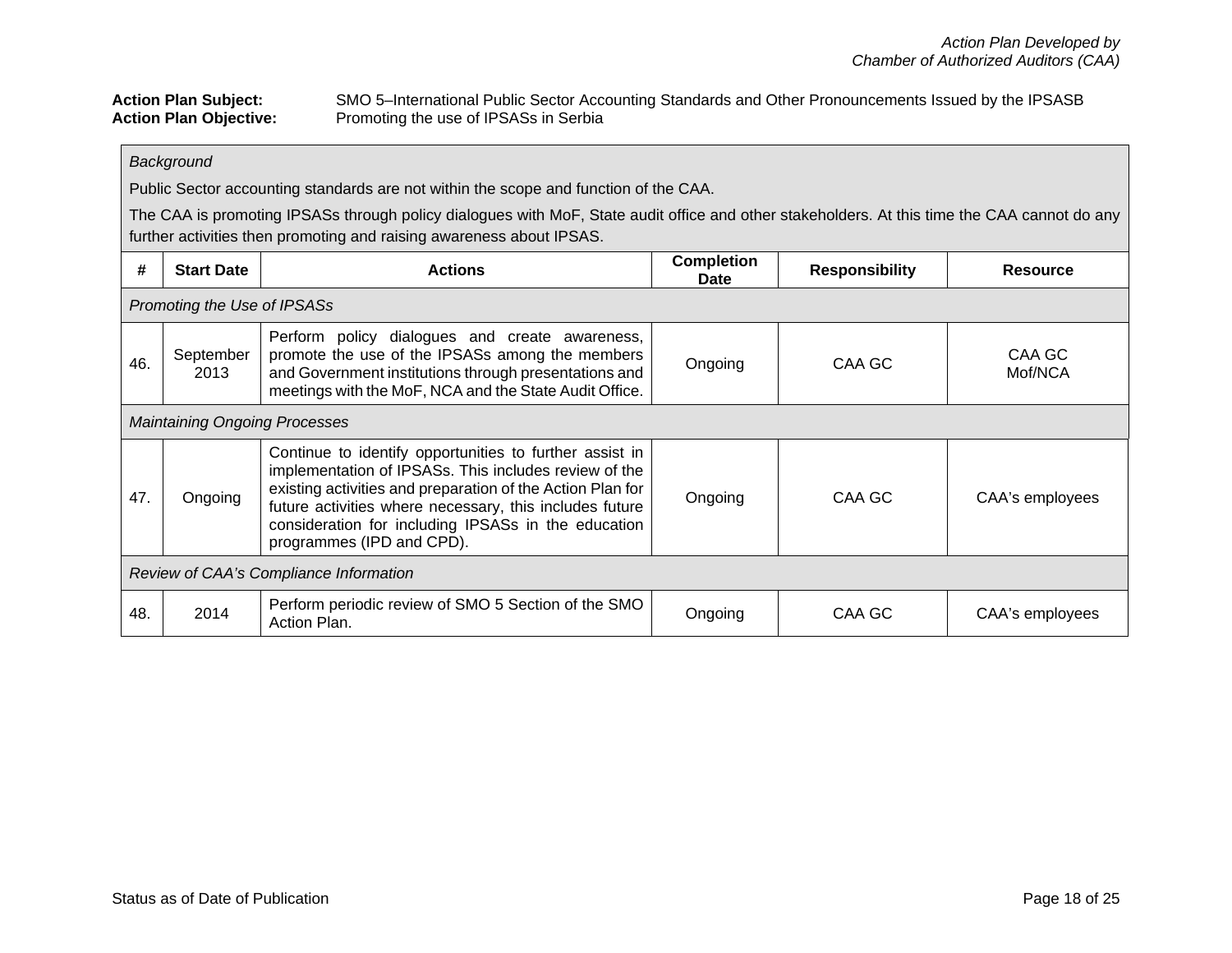## **Action Plan Subject:** SMO 6–Investigation and Discipline<br> **Action Plan Objective:** Continue to use best endeavours an Continue to use best endeavours and further improve CAA's investigation and disciplinary system

#### *Background*

CAA is responsible for investigating and disciplining (I&D) audit firms and authorized licensed auditors carrying out the processes through CAA´s staff, committee for I&D and Ethical Board (EB). CAA developed and established I&D programme. Under the law CAA is required to report involvement of members in crimes and offenses to several official bodies: Audit Public Oversight Board, Ministry of Finance, Police, Public Prosecutor and Ministry of Justice. The I&D committee is acting complaints-based and also has the authority to investigate if it sees necessary. The I&D committee has full support of CAA staff, among which representation of the legal profession.

Sanctions are ranked from warning, reprimand to withdrawal of the right to carry out audits (loss of professional title) as explained in detail in section SMO 6.

The QA committee preforms investigations through QA staff. Also, the I&D committee preforms investigations through the CAA-s staff and with the QA committee. Disciplinary measures are proposed by the committees and adopted by the governing council.

The legal framework for the I&D is the Law on audit article 57.

| #   | <b>Start Date</b>                             | <b>Actions</b>                                                                                                                                                                                                                    | <b>Completion</b><br>Date                 | <b>Responsibility</b>  | <b>Resource</b>          |  |  |  |
|-----|-----------------------------------------------|-----------------------------------------------------------------------------------------------------------------------------------------------------------------------------------------------------------------------------------|-------------------------------------------|------------------------|--------------------------|--|--|--|
|     | <b>Further Development of I&amp;D process</b> |                                                                                                                                                                                                                                   |                                           |                        |                          |  |  |  |
| 49. | January<br>2007                               | Introduction of I&D mechanism to CAA's members and<br>building members' awareness of the existing I&D<br>process.                                                                                                                 | Completed<br>September 2007               | CAA GC-DC              | CAA employees            |  |  |  |
| 50. | September<br>2007                             | Commence I&D process. Begin implementation of<br>sanctions process; this activity is currently in process.<br>The first disciplinary actions undertaken and processed<br>through Disciplinary Council and Courts, where relevant. | January 2013,<br>and ongoing              | CAA GC-DC              | CAA employees            |  |  |  |
| 51. | January<br>2011                               | Considering for a more direct representation in of the<br>legal profession in the DC and its processes.<br>Considering the specifics for a design<br>and<br>implementation of a more independent appeal process.                  | 2014                                      | CAA GC-DC              | CAA employees            |  |  |  |
| 52. | 2015                                          | We will be using the results of QA in the I&D process after<br>finalizing the period of the learning process for QA and<br>QC.                                                                                                    |                                           | CAA GC,<br>QAD,<br>DC. | QAD and CAA<br>employees |  |  |  |
| 53. | 2014                                          | In accordance with new Auditing Act requirements,<br>prepare (as a part of report on 2014 QA's review results)<br>proposal of corrective and disciplinary measures that is<br>to be submitted to the APOB and M o F.              | Completed and<br>submitted<br>and ongoing | CAA GC<br>QAD.         | CAA's QAD employees      |  |  |  |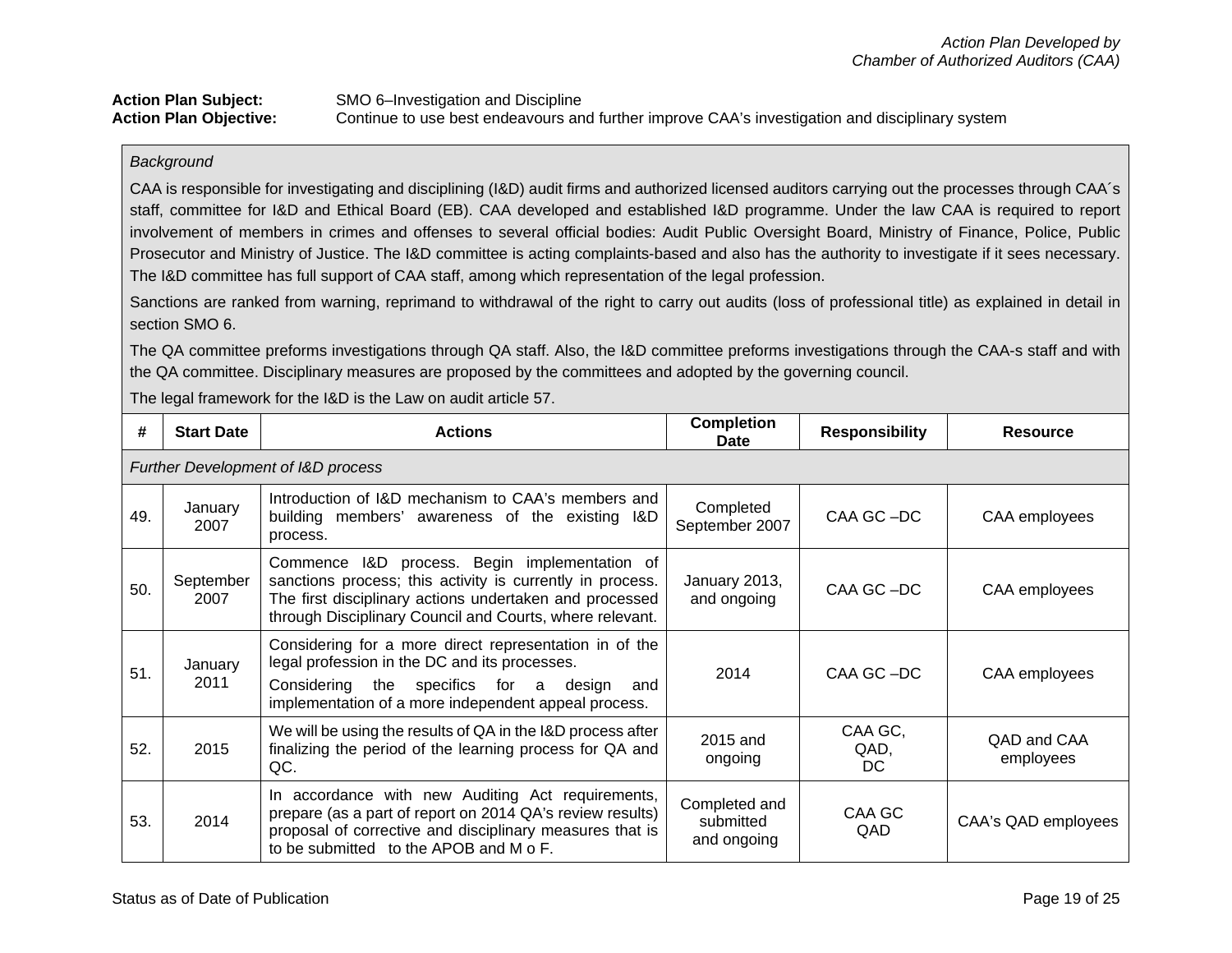| #   | <b>Start Date</b>                      | <b>Actions</b>                                                                                                                                                                                                                                                         | <b>Completion</b><br><b>Date</b>         | <b>Responsibility</b>                      | <b>Resource</b> |  |  |
|-----|----------------------------------------|------------------------------------------------------------------------------------------------------------------------------------------------------------------------------------------------------------------------------------------------------------------------|------------------------------------------|--------------------------------------------|-----------------|--|--|
| 54. | 2013                                   | Considering intermediate actions (publications, CPD)<br>based on disciplinary cases and areas<br>where<br>improvement is needed or desired.                                                                                                                            | Intensified after<br>2013 and<br>ongoing | $CAA$ GC $-$<br>DC, Education<br>Committee | CAA employees   |  |  |
|     | <b>Maintaining Ongoing Processes</b>   |                                                                                                                                                                                                                                                                        |                                          |                                            |                 |  |  |
| 55. | Ongoing                                | Continue to use best endeavours to ensure CAA's<br>investigation and disciplinary mechanism continues to<br>addresses all SMO 6 requirements. This includes review<br>of the existing mechanism and updating the Action Plan<br>for future activities where necessary. | Ongoing                                  | CAA GC-DC                                  | CAA employees   |  |  |
|     | Review of CAA's Compliance Information |                                                                                                                                                                                                                                                                        |                                          |                                            |                 |  |  |
| 56. | 2014                                   | Perform periodic review of SMO 6 Section of the SMO<br>Action Plan.                                                                                                                                                                                                    | Ongoing                                  | CAA GC-DC                                  | CAA employees   |  |  |

# **Main Requirements of SMO 6 (2021)**

| <b>Requirements</b>                                                                                                      |                                                                                                                                                  | Υ | N | <b>Partially</b> | <b>Comments</b>                                                                                                                                                                                                                                                    |
|--------------------------------------------------------------------------------------------------------------------------|--------------------------------------------------------------------------------------------------------------------------------------------------|---|---|------------------|--------------------------------------------------------------------------------------------------------------------------------------------------------------------------------------------------------------------------------------------------------------------|
| 1.                                                                                                                       | Scope of the system<br>A system of investigation, discipline and<br>appeals exists for the accountancy profession.<br>The system is operational. | X |   |                  |                                                                                                                                                                                                                                                                    |
| 2.                                                                                                                       | Information about the types of misconduct<br>which may bring about investigative actions is<br>publicly available.                               | X |   |                  | This information is considered privileged by the Law.<br>There is a publicly available registry of firms/partners that<br>have been sanctioned. Also, general Information about<br>misconducts that are subject to investigative actions is<br>publicly available. |
| <b>Initiation of Proceedings</b><br>3.<br>Both a "complaints-based" and an "information-<br>based" approach are adopted. |                                                                                                                                                  | X |   |                  |                                                                                                                                                                                                                                                                    |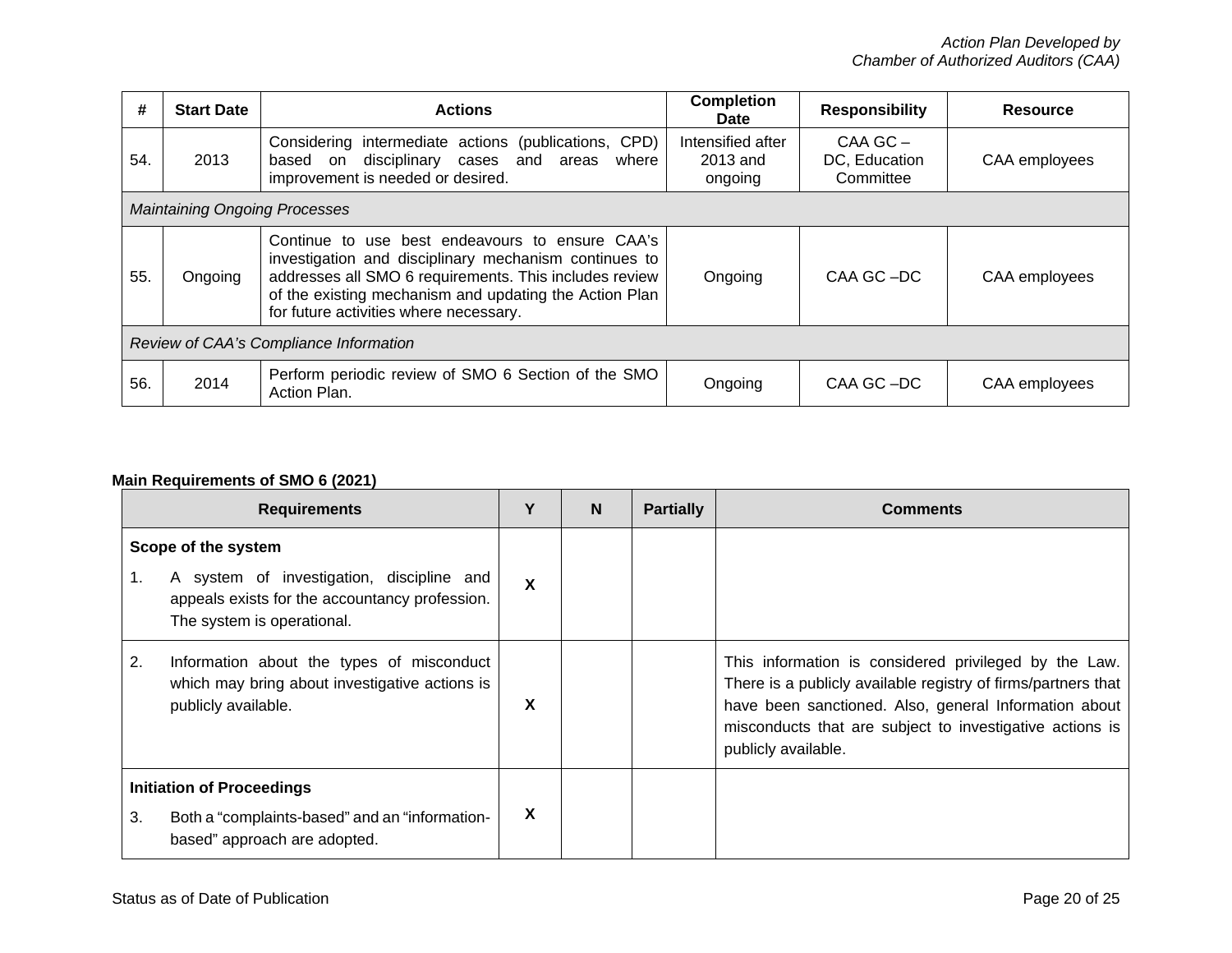| <b>Requirements</b> |                                                                                                                                                                                                                                                            |                           | N                         | <b>Partially</b> | <b>Comments</b>                                                                                                                                                                       |
|---------------------|------------------------------------------------------------------------------------------------------------------------------------------------------------------------------------------------------------------------------------------------------------|---------------------------|---------------------------|------------------|---------------------------------------------------------------------------------------------------------------------------------------------------------------------------------------|
| 4.                  | Link with the results of QA reviews has been<br>established.                                                                                                                                                                                               | $\boldsymbol{\mathsf{X}}$ |                           |                  |                                                                                                                                                                                       |
| 5.                  | <b>Investigative process</b><br>A committee or similar body exists for<br>performing investigations.                                                                                                                                                       | $\boldsymbol{\mathsf{X}}$ |                           |                  | The CAA has I&D committee that preforms investigations<br>of potential misconducts of CAA members. It has the<br>power to sanction and inform the SEC and the POB on its<br>findings. |
| 6.                  | Members of a committee are independent of<br>the subject of the investigation and other<br>related parties.                                                                                                                                                | $\boldsymbol{\mathsf{X}}$ |                           |                  | If a committee member is not fully independent from the<br>subject of investigation, he\she is removed from the<br>committee until the investigation is over.                         |
| 7.                  | <b>Disciplinary process</b><br>A separate disciplinary committee/entity exists<br>to make disciplinary decisions on referrals from<br>the investigation committee.                                                                                         | $\boldsymbol{\mathsf{X}}$ |                           |                  | Disciplinary measures are proposed by the committees<br>and adopted by the governing council.                                                                                         |
| 8.                  | Members of the committee/entity include<br>professional accountants as well as non-<br>accountants.                                                                                                                                                        |                           | $\boldsymbol{\mathsf{X}}$ |                  | Members of the committee are members of the CAA; they<br>are all licensed auditors.                                                                                                   |
| 9.                  | The tribunal exhibits independence of the<br>subject of the investigation and other related<br>parties.                                                                                                                                                    | X                         |                           |                  |                                                                                                                                                                                       |
|                     | <b>Sanctions</b>                                                                                                                                                                                                                                           |                           |                           |                  | This is done with the POB and the SEC.                                                                                                                                                |
| 10.                 | The disciplinary system allows imposing an<br>extensive range of penalties. It is particularly<br>important to include (a) loss of professional<br>designation; (b) restriction and removal of<br>practicing rights; and (c) exclusion from<br>membership. | X                         |                           |                  |                                                                                                                                                                                       |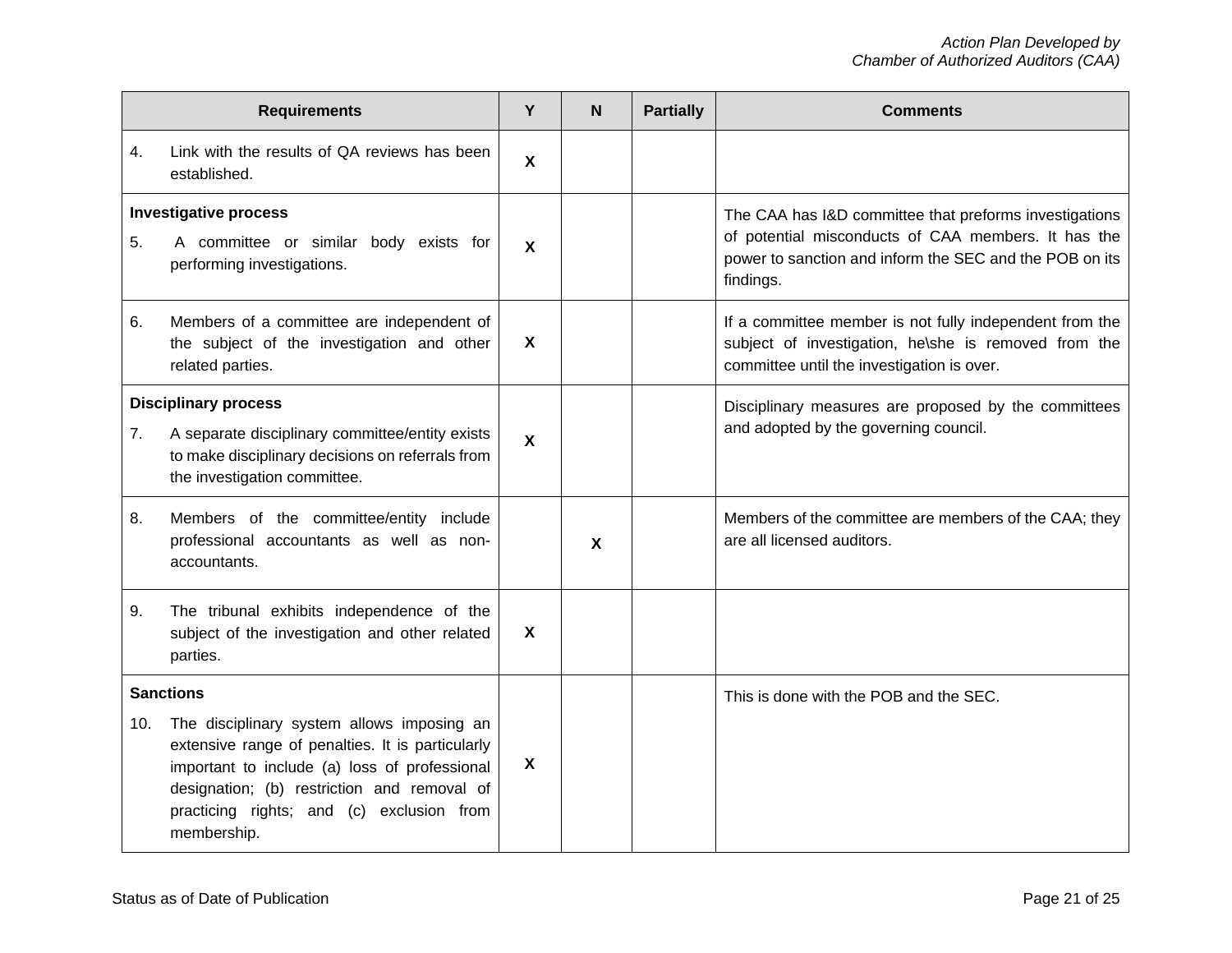| <b>Requirements</b> |                                                                                                                                                                                      |                           | N | <b>Partially</b> | <b>Comments</b>                                                                                                                                        |
|---------------------|--------------------------------------------------------------------------------------------------------------------------------------------------------------------------------------|---------------------------|---|------------------|--------------------------------------------------------------------------------------------------------------------------------------------------------|
|                     | Rights of representation and appeal<br>11. A third appeals body exists which is separate<br>from both the disciplinary committee and<br>investigative committee.                     | $\mathbf{x}$              |   |                  | The governing council has that role. Also, third parties can<br>appeal to the MoF. Also, legal action can be taken against<br>the decision of the SEC. |
| 12.                 | <b>Administrative Processes</b><br>Timeframe targets for disposal of all cases are<br>set.                                                                                           |                           |   | $\mathbf{x}$     | Cases are reviewed one by one as they are put on the<br>agenda.                                                                                        |
| 13.                 | Tracking mechanisms to monitor progress in<br>investigation and discipline<br>and related<br>procedures are established.                                                             | $\boldsymbol{\mathsf{X}}$ |   |                  | Regular reports are given to the Governing council and the<br>general assembly.                                                                        |
| 14.                 | Records of investigations and disciplinary<br>processes are established.                                                                                                             | $\boldsymbol{\mathsf{X}}$ |   |                  |                                                                                                                                                        |
| 15.                 | <b>Public Interest Considerations</b><br>Activities are supported to ensure that the<br>public is aware that an investigative and<br>disciplinary system exists in the jurisdiction. | X                         |   |                  | All the information is available on the CAA web site as well<br>as regular reporting to the POB and SEC.                                               |
| 16.                 | A process for the independent review of<br>complaints on which there was no follow-up is<br>established.                                                                             | X                         |   |                  | A process is established for an independent review of all<br>cases.                                                                                    |
| 17.                 | The results of the investigative and disciplinary<br>proceedings are made available to the public.                                                                                   | $\mathbf{x}$              |   |                  |                                                                                                                                                        |
| 18.                 | <b>Liaison with Outside Bodies</b><br>There is an appropriate process for liaison with<br>outside bodies on possible involvement in<br>serious crimes and offences.                  | X                         |   |                  | The CAA is obligated to report any criminal activity seen in<br>its I&D processes                                                                      |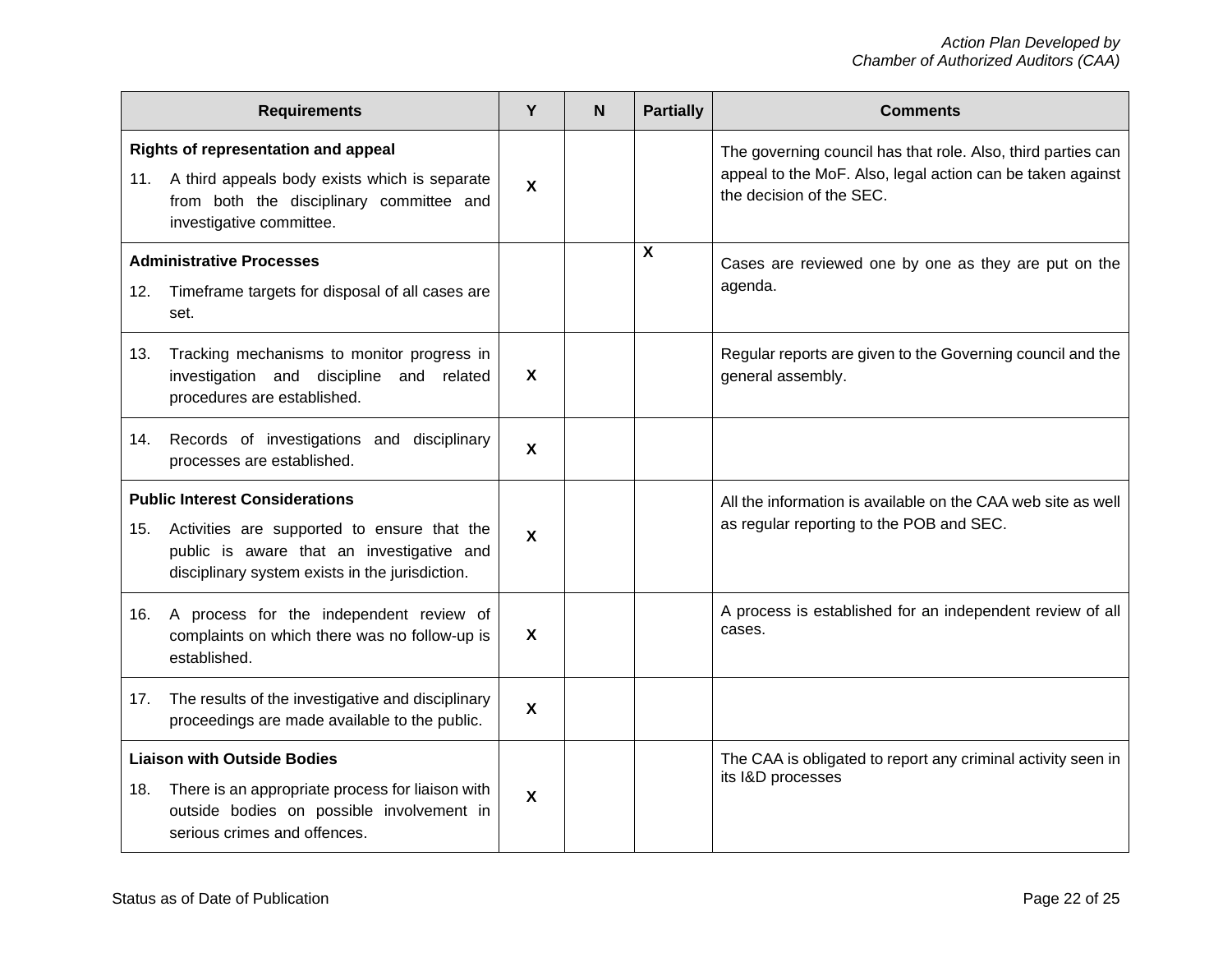| <b>Requirements</b>                                   |                                                                                                                                           |   | N | <b>Partially</b> | <b>Comments</b> |
|-------------------------------------------------------|-------------------------------------------------------------------------------------------------------------------------------------------|---|---|------------------|-----------------|
| Regular review of implementation and<br>effectiveness |                                                                                                                                           |   |   |                  |                 |
|                                                       | review of implementation<br>Regular<br>and<br>19.<br>effectiveness of the system are performed and<br>corrective actions are implemented. | X |   |                  |                 |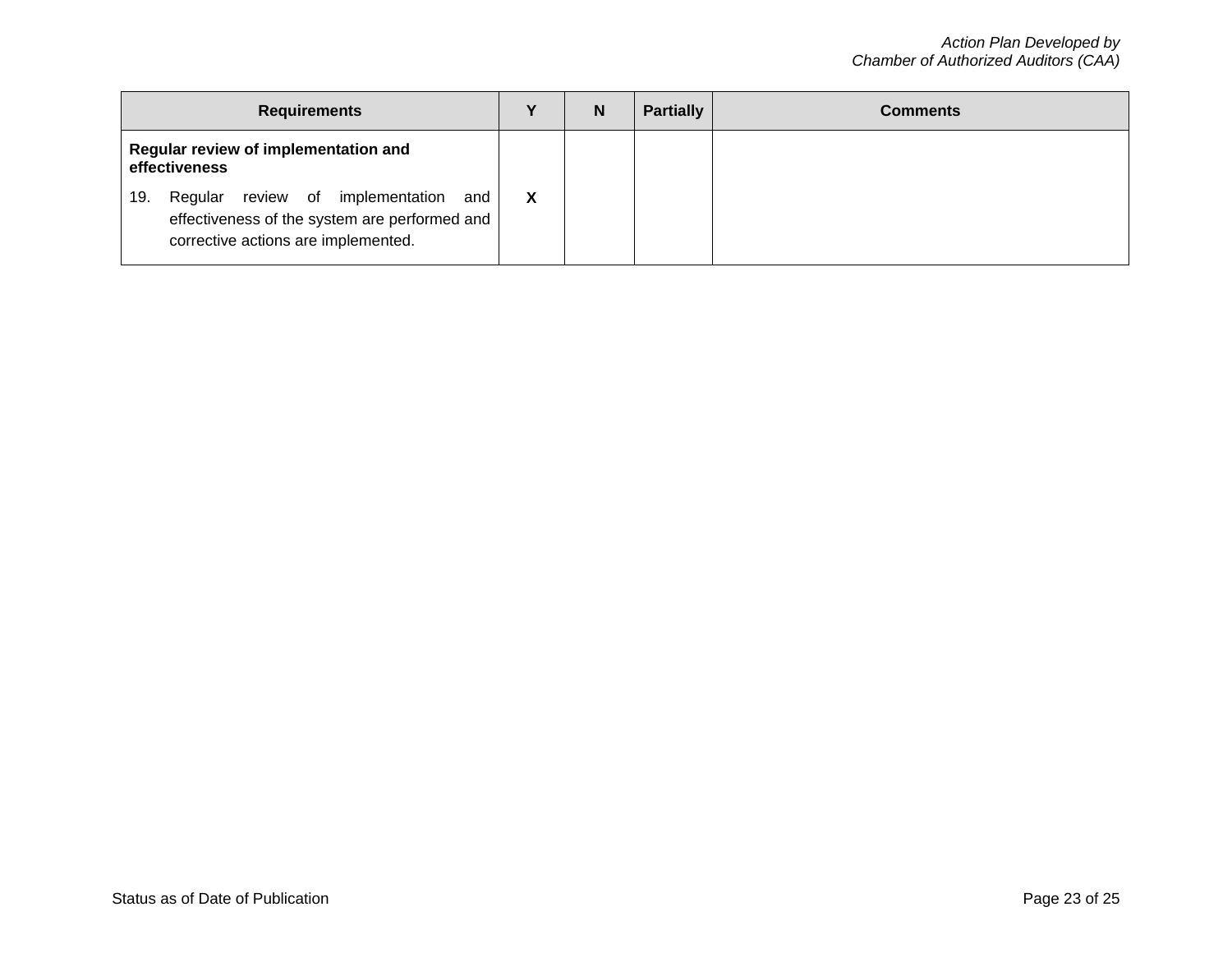|  | <b>Action Plan Subject:</b>   |
|--|-------------------------------|
|  | <b>Action Plan Objective:</b> |

**Action Plan Subject:** SMO 7–International Financial Reporting Standards and Other Pronouncements issued by the IASB Continue to use best endeavours to maintain and continuously improve an ongoing program for adoption and implementation of IFRS

### *Background*

The accounting framework of Serbia is driven by the EU Forth and Seventh Directive and EU Commission Regulation 2002/1606 on IFRS.

The MoF is responsible for enacting financial reporting standards in the Republic of Serbia. MoF is also responsible for translation of IFRSs issued by the International Accounting Standards Board (IASB)

CAA is not involved in the translation and publication process. However, CAA is represented (by one of its employee) in the M o F's Committee for review of IFRS and IFRS SME translations.

In accordance with new Accounting Law (enacted in 2020) the application of the IFRS is mandatory for the following:

1, Large legal entities (entities that meet 2 of the following criteria: a) Assets (average for the year) over 17,500.000 Eur, b) Revenue over 35,000,000 Eur, c) over 250 employees),

2. Legal entities that has obligation to prepare consolidated financial statements (parent companies),

3. Public interest entities (as specified at accounting law) or entities preparing to become PIE

Small and medium legal entities applied IFRS for SME (exceptionally, medium legal entities may elect to apply full MSFI)

Micro and other legal entities apply Rules provided by M o F (exceptionally may elect to apply IFRS for SME)

CAA has no legal responsibility for adoption and implementation of the IFRS, IFRS for SME or other accounting rules according to SMO 7.

CAA enacts promulgation of IFRSs, IFRS for SME and other regulatory requirements through basic education activities and CPD.

| #   | <b>Start Date</b>                       | <b>Actions</b>                                                                                                                                                                                                                                                                                                                                                                                                                                                                                                                                                                                     | <b>Completion Date</b> | <b>Responsibility</b> | <b>Resource</b>              |  |  |  |
|-----|-----------------------------------------|----------------------------------------------------------------------------------------------------------------------------------------------------------------------------------------------------------------------------------------------------------------------------------------------------------------------------------------------------------------------------------------------------------------------------------------------------------------------------------------------------------------------------------------------------------------------------------------------------|------------------------|-----------------------|------------------------------|--|--|--|
|     | Continue to improve IFRS implementation |                                                                                                                                                                                                                                                                                                                                                                                                                                                                                                                                                                                                    |                        |                       |                              |  |  |  |
| 57. | Ongoing                                 | Continue in an active participation in the meetings with<br>the MoF for policy dialogues on the issue of accounting<br>standards in Serbia (present issues: compliance with<br>IFRS and availability, fit for purpose accounting<br>standards and proportionate application for SMEs and<br>micro's; the public use of financial statements and<br>future role of IFRS for SMEs).<br>Perform policy dialogues with representatives of the<br>professional environment in Serbia: firms, individual<br>professionals.<br>Meetings with the MoF, Chamber of commerce,<br>University of Belgrade etc. | Ongoing                | CAA GC                | CAA GC,<br>MoF, NCA,<br>SAAA |  |  |  |